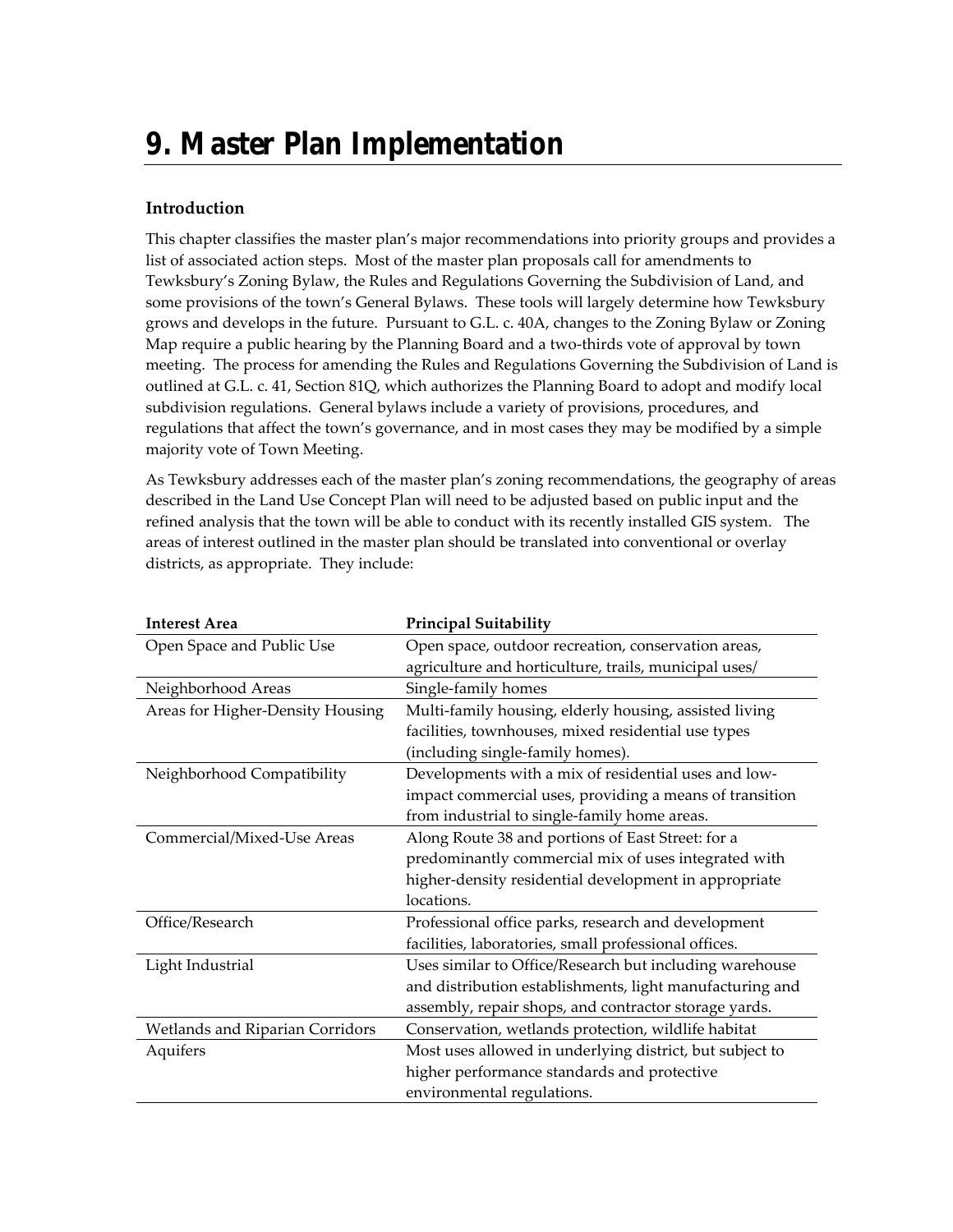## **A. Highest Priorities**

## **1. Establish an Open Space and Public Use District.**

| <b>Implementation Priority:</b> | A                                                                                                                                                      | Elements:    | Land Use, Natural & Cultural Resources,<br>Open Space & Recreation, Community<br>Facilities & Services                                                                                                                                                                                                                      |  |
|---------------------------------|--------------------------------------------------------------------------------------------------------------------------------------------------------|--------------|-----------------------------------------------------------------------------------------------------------------------------------------------------------------------------------------------------------------------------------------------------------------------------------------------------------------------------|--|
| Recommendation:                 | Open Space and Public Use District (OS/P).                                                                                                             |              |                                                                                                                                                                                                                                                                                                                             |  |
| Summary:                        |                                                                                                                                                        |              | Replace the existing Farm and Municipal Districts with a single<br>Open Space and Public Use District. The OS/P District should<br>include all land in the town's existing public zones, and highly<br>sensitive land deemed unsuitable for intensive uses such as<br>housing, industry or commerce, e.g., the Great Swamp. |  |
| Officials Responsible:          | Planning Board (PB), Director of Planning and Community<br>Development, Town Engineer.                                                                 |              |                                                                                                                                                                                                                                                                                                                             |  |
| Actions:                        | Confirm all areas to be rezoned for OS/P uses, identify the owners<br>of all affected land, and map the preliminary boundaries of the<br>new district. |              |                                                                                                                                                                                                                                                                                                                             |  |
|                                 | Draft a new bylaw, incorporating the objectives and policies of<br>the land use concept plan and other elements of the master plan.                    |              |                                                                                                                                                                                                                                                                                                                             |  |
|                                 |                                                                                                                                                        |              | Sponsor an informal public meeting on the proposed district;<br>invite affected landowners and key town boards.                                                                                                                                                                                                             |  |
|                                 |                                                                                                                                                        |              | Revise draft bylaw and map if appropriate, and place final<br>version of the bylaw on a town meeting warrant.                                                                                                                                                                                                               |  |
|                                 | Hold a public hearing on the proposed bylaw prior to town<br>meeting (PB).                                                                             |              |                                                                                                                                                                                                                                                                                                                             |  |
|                                 |                                                                                                                                                        | Development. | After Attorney General approves the bylaw, conduct a public<br>education session. Prepare a technical assistance brochure and<br>make it available at the Dept. of Planning & Community                                                                                                                                     |  |
| <b>Estimated Cost:</b>          |                                                                                                                                                        |              | In-house planning, GIS and engineering personnel can provide<br>the necessary zoning and mapping services if they have enough<br>time. Contractual services alternative: \$4,500-\$6,000.                                                                                                                                   |  |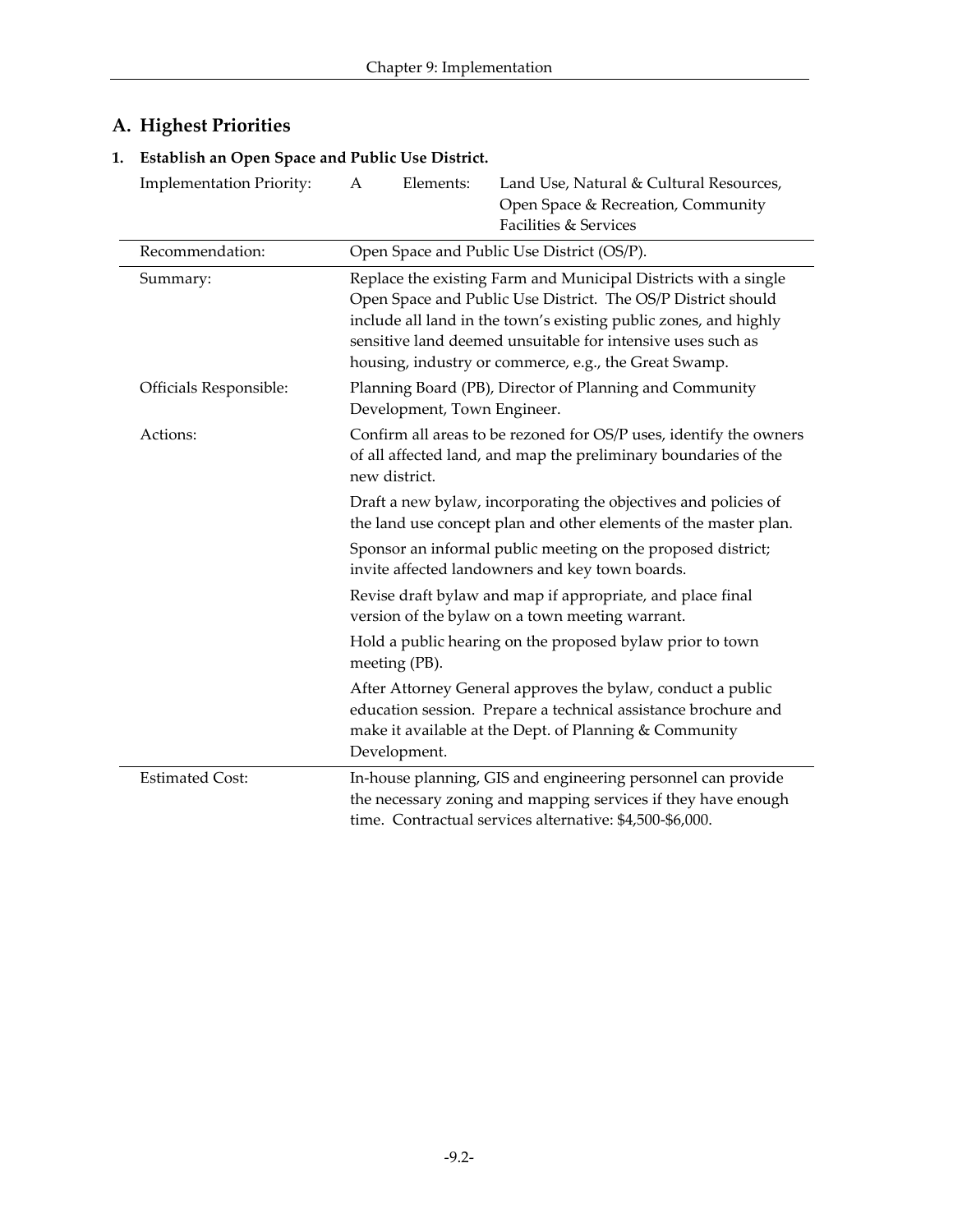**2. Reorganize the zoning along Route 38. Focus on creating a strong, recognizable Town Center, encouraging a mix of uses, increasing the attractiveness and value of commercial property, and reducing traffic conflicts.**

| <b>Implementation Priority:</b> | Elements:<br>Land Use, Economic Development, Traffic<br>A<br>& Circulation, Housing                                                                                                                                                                                                                                                                                                                                                                                                                                   |
|---------------------------------|-----------------------------------------------------------------------------------------------------------------------------------------------------------------------------------------------------------------------------------------------------------------------------------------------------------------------------------------------------------------------------------------------------------------------------------------------------------------------------------------------------------------------|
| Recommendation:                 | Route 38 Zoning, Route 38 Corridor Plan (NMCOG)                                                                                                                                                                                                                                                                                                                                                                                                                                                                       |
| Summary:                        | Replace the existing Commercial District with a series of zoning<br>districts appropriate to various sections of Route 38. The Town<br>Center is the centerpiece of these rezoning actions. The districts<br>should approximate the following areas in the Land Use Concept<br>Plan: Wamesit, Gateway, Town Center, Shawsheen, and South<br>Tewksbury. Actual boundaries may need to be modified during<br>subsequent planning/public comment process.                                                                |
| Officials Responsible:          | Planning Board (PB), Director of Planning and Community<br>Development, proposed Town Center Committee (see<br>Recommendation #4).                                                                                                                                                                                                                                                                                                                                                                                    |
| Actions:                        | Confirm and map the boundaries of new zoning districts. The<br>Town Center Committee should be consulted about the<br>boundaries of the Town Center District.                                                                                                                                                                                                                                                                                                                                                         |
|                                 | Obtain and review samples of zoning bylaws and site design<br>standards currently in effect in other communities that promote<br>the location of retail and commercial development along<br>pedestrian ways and the location of parking to the rear of such<br>developments.                                                                                                                                                                                                                                          |
|                                 | (Sources of other bylaws might include NMCOG, the Community<br>Preservation Institute, Citizen Planners Training Collaborative,<br>and the SmartGrowth Network.)                                                                                                                                                                                                                                                                                                                                                      |
|                                 | Draft new bylaws, incorporating the objectives and policies of the<br>land use concept plan and other elements of the master plan.<br>Emphasize site plan and architectural design standards in all<br>districts on Route 38, and provide for mixed-use development in<br>the Town Center and districts leading to it. Subordinate parking<br>to commercial establishments with incentives, e.g., increased FAR<br>or decreased parking requirements, and more stringent zoning<br>criteria such as maximum setbacks. |
|                                 | Sponsor an informal public meeting on the proposed districts;<br>invite affected landowners and key town boards.                                                                                                                                                                                                                                                                                                                                                                                                      |
|                                 | Revise draft bylaws and maps if appropriate, and place final<br>version of the bylaws on a town meeting warrant.                                                                                                                                                                                                                                                                                                                                                                                                      |
|                                 | Hold a public hearing on the proposed bylaws prior to town<br>meeting (PB).                                                                                                                                                                                                                                                                                                                                                                                                                                           |
|                                 | Prepare a technical assistance brochure on the new districts and<br>make them available at the Dept. of Planning & Community<br>Development.                                                                                                                                                                                                                                                                                                                                                                          |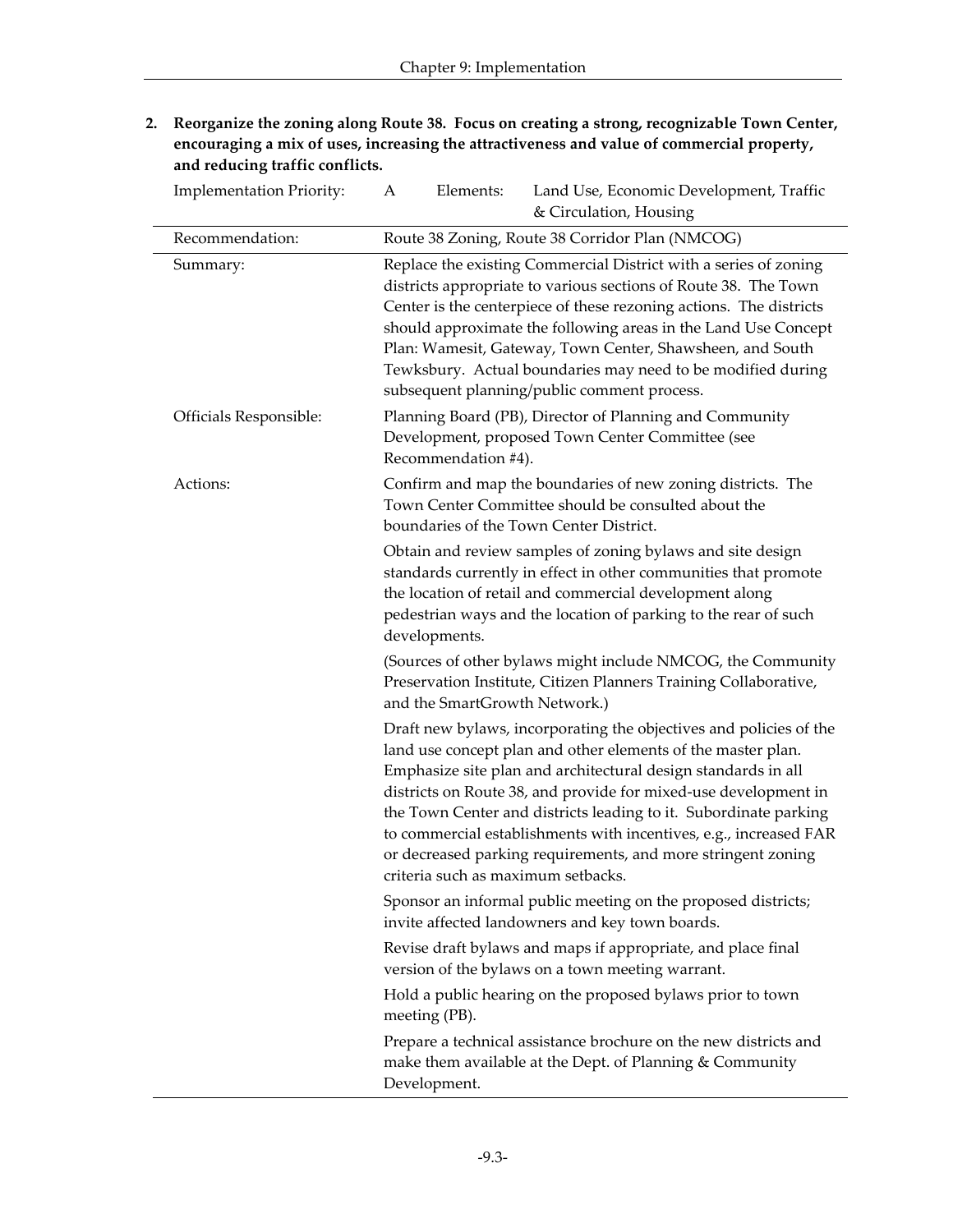| <b>Implementation Priority:</b> | Land Use, Economic Development, Traffic<br>Elements:<br>A<br>& Circulation, Housing                                                                                                                                                                                                                                                                                                                                                      |
|---------------------------------|------------------------------------------------------------------------------------------------------------------------------------------------------------------------------------------------------------------------------------------------------------------------------------------------------------------------------------------------------------------------------------------------------------------------------------------|
| Recommendation:                 | Route 38 Zoning, Route 38 Corridor Plan (NMCOG)                                                                                                                                                                                                                                                                                                                                                                                          |
| <b>Estimated Cost:</b>          | In-house planning, GIS and engineering personnel can provide<br>the necessary zoning and mapping services if they have enough<br>time, but the town should retain an architect or landscape<br>architect to develop design standards for these districts. Writing<br>new zoning for Route 38 will be a complex exercise. Tewksbury<br>needs to provide adequate resources to staff and town boards in<br>order to complete this process. |
|                                 | For design consultation only, assume a for-budgetary-purposes<br>estimate of \$25,000-\$30,000. For contractual services including<br>design consultation and new zoning bylaws: \$50,000-\$55,000.<br>Procurement may result in somewhat higher or lower prices.                                                                                                                                                                        |

#### **3. Develop a consensus plan to resolve land use conflicts in areas designed as "Neighborhood Compatibility Areas" in the Land Use Concept Plan.**

| <b>Implementation Priority:</b> | Element:<br>Land Use, Housing, Economic<br>A<br>Development, Traffic & Circulation.                                                                                                                                                                                                                                                                                                                                                                                                                                                                                                                                                                                                                                                                                      |  |
|---------------------------------|--------------------------------------------------------------------------------------------------------------------------------------------------------------------------------------------------------------------------------------------------------------------------------------------------------------------------------------------------------------------------------------------------------------------------------------------------------------------------------------------------------------------------------------------------------------------------------------------------------------------------------------------------------------------------------------------------------------------------------------------------------------------------|--|
| Recommendation:                 | Land use conflicts; Land Use Concept Plan                                                                                                                                                                                                                                                                                                                                                                                                                                                                                                                                                                                                                                                                                                                                |  |
| Summary:                        | The Land Use Concept Plan identifies areas where existing land<br>use and traffic conflicts have reduced the quality of life for<br>residents and in some cases, the value of their properties. The<br>master plan recommends that Tewksbury establish<br>neighborhood compatibility zones in which a mix of uses,<br>predominantly residential, may help to reduce these conflicts by<br>creating transitional areas between intensive industrial<br>development and single-family homes. As the master plan<br>process came to a close, the town determined that some of these<br>areas needed additional study, i.e., district plans and district-<br>level recommendations. Toward that end, the Master Plan<br>Committee established a subcommittee of the Land Use |  |
| Officials Responsible:          | Committee, including residents of the affected areas.<br>Planning Board (PB), Director of Planning and Community<br>Development, Master Plan Committee, Land Use Committee.                                                                                                                                                                                                                                                                                                                                                                                                                                                                                                                                                                                              |  |
| Actions:                        | Complete the Land Use Committee's review of areas with land<br>use conflicts.                                                                                                                                                                                                                                                                                                                                                                                                                                                                                                                                                                                                                                                                                            |  |
|                                 | Incorporate their recommendations and proposals into the<br>Master Plan by amendment.                                                                                                                                                                                                                                                                                                                                                                                                                                                                                                                                                                                                                                                                                    |  |
| <b>Estimated Cost:</b>          | Should be accomplished with in-house resources.                                                                                                                                                                                                                                                                                                                                                                                                                                                                                                                                                                                                                                                                                                                          |  |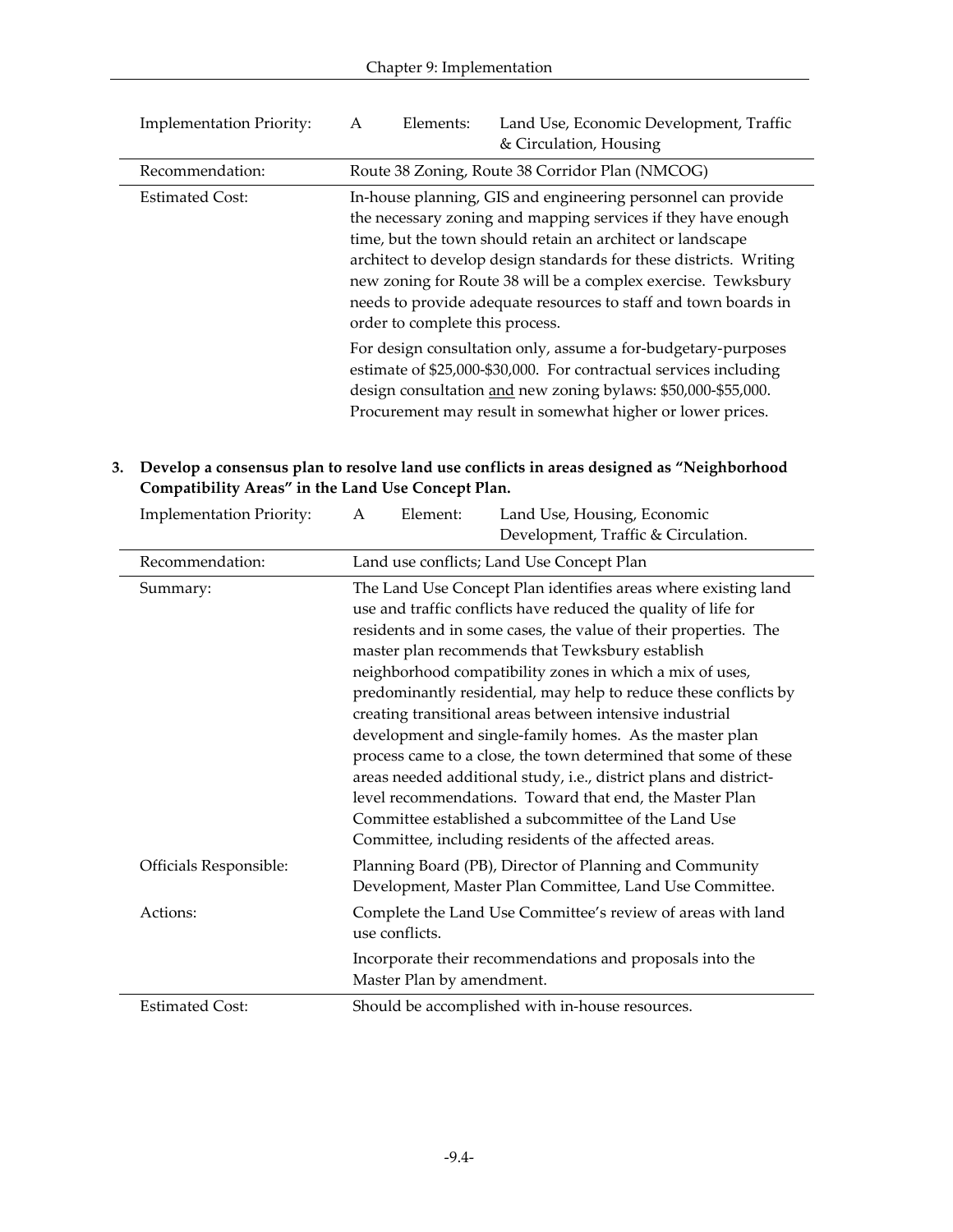| <b>Implementation Priority:</b> | A                                                                                                                                                                                                                                                                                                                                                                                                         | Element:                                                                                                           | Economic Development, Land Use                                                                                                                                                                                                                                                                                          |  |  |
|---------------------------------|-----------------------------------------------------------------------------------------------------------------------------------------------------------------------------------------------------------------------------------------------------------------------------------------------------------------------------------------------------------------------------------------------------------|--------------------------------------------------------------------------------------------------------------------|-------------------------------------------------------------------------------------------------------------------------------------------------------------------------------------------------------------------------------------------------------------------------------------------------------------------------|--|--|
| Recommendation:                 | <b>Town Center</b>                                                                                                                                                                                                                                                                                                                                                                                        |                                                                                                                    |                                                                                                                                                                                                                                                                                                                         |  |  |
| Summary:                        | Create a vision for the Town Center that identifies the concepts,<br>ideas, goals and timeline for this section of Tewksbury.                                                                                                                                                                                                                                                                             |                                                                                                                    |                                                                                                                                                                                                                                                                                                                         |  |  |
| Officials Responsible:          |                                                                                                                                                                                                                                                                                                                                                                                                           | Planning Board (PB), Director of Planning and Community<br>Development, Town Manager, Parks & Recreation Director. |                                                                                                                                                                                                                                                                                                                         |  |  |
| Actions:                        | Create a Town Center committee to facilitate the planning<br>process of a Town Center vision. Committee should consist of<br>local officials, business owners, architectural/design<br>professionals, Tewksbury residents and school children. The<br>committee should review zoning, community development and<br>transportation policies and capital investment to identify barriers<br>to this vision. |                                                                                                                    |                                                                                                                                                                                                                                                                                                                         |  |  |
|                                 | Review and modify conceptual boundaries by street name,<br>considering the proposal set forth in the Land Use Concept Plan<br>(see also, Economic Development Element).                                                                                                                                                                                                                                   |                                                                                                                    |                                                                                                                                                                                                                                                                                                                         |  |  |
|                                 |                                                                                                                                                                                                                                                                                                                                                                                                           |                                                                                                                    | Prepare inventory of land and businesses in and adjacent to the<br>revised town center district boundaries in order to outline and<br>understand the existing opportunities and constraints.                                                                                                                            |  |  |
|                                 | center.                                                                                                                                                                                                                                                                                                                                                                                                   |                                                                                                                    | Design and conduct two visioning forums at different<br>times/dates, and invite residents, owners and tenants of<br>commercial property, local officials and school children to hear<br>their thoughts and ideas. Throughout, emphasize aesthetics and<br>visual, operational and economic aspects of a functional town |  |  |
|                                 | Develop Town Center design guidelines and incorporate them<br>into the Town Center District (proposed zoning bylaw).                                                                                                                                                                                                                                                                                      |                                                                                                                    |                                                                                                                                                                                                                                                                                                                         |  |  |
|                                 |                                                                                                                                                                                                                                                                                                                                                                                                           | and the committee.                                                                                                 | Establish a work plan and timeline to implement the Town<br>Center plan, including roles and responsibilities of local officials                                                                                                                                                                                        |  |  |
| <b>Estimated Cost:</b>          |                                                                                                                                                                                                                                                                                                                                                                                                           |                                                                                                                    | Visioning/facilitation services: \$4,000-\$7,000.                                                                                                                                                                                                                                                                       |  |  |
|                                 | For cost of design guidelines, see Recommendation #2.                                                                                                                                                                                                                                                                                                                                                     |                                                                                                                    |                                                                                                                                                                                                                                                                                                                         |  |  |

## **4. Confirm priorities and clarify the vision for Tewksbury Town Center.**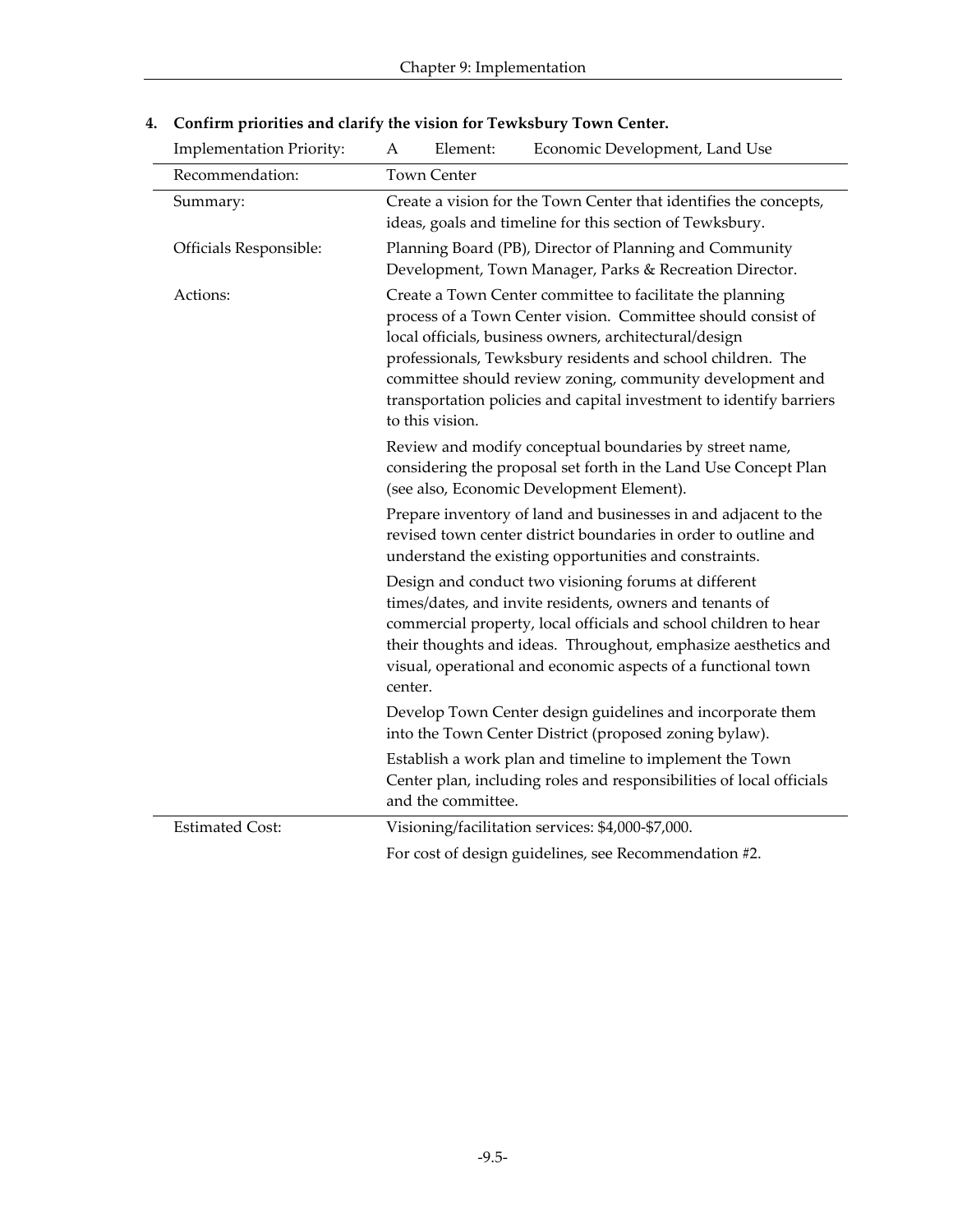| <b>Implementation Priority:</b> | Element:<br>Economic Development<br>A                                                                                                                                                                                                                                                                                                                                                                                                                                                     |  |  |
|---------------------------------|-------------------------------------------------------------------------------------------------------------------------------------------------------------------------------------------------------------------------------------------------------------------------------------------------------------------------------------------------------------------------------------------------------------------------------------------------------------------------------------------|--|--|
| Recommendation:                 | Economic development; priorities and strategies                                                                                                                                                                                                                                                                                                                                                                                                                                           |  |  |
| Summary:                        | Determine approaches to guide Tewksbury's future economic<br>development. Decide who should be involved in choosing<br>economic development priorities and strategies for the town, and<br>who should carry them out.<br>Planning Board (PB), Director of Planning and Community<br>Development, Town Manager.                                                                                                                                                                            |  |  |
| Officials Responsible:          |                                                                                                                                                                                                                                                                                                                                                                                                                                                                                           |  |  |
| Actions:                        | Discuss and define Tewksbury's key economic development<br>priorities, e.g., developing a town center area, recruiting eco-<br>industrial companies, or retaining existing businesses.                                                                                                                                                                                                                                                                                                    |  |  |
|                                 | Use GIS to map site-specific discussions in order to provide a<br>visual representation of local economic development target areas.                                                                                                                                                                                                                                                                                                                                                       |  |  |
|                                 | Contract with an outside party such as NMCOG to facilitate the<br>discussion, generate a report with meeting results, an<br>assets/liabilities inventory, relevant maps and recommendations.                                                                                                                                                                                                                                                                                              |  |  |
|                                 | Determine who will guide these priorities and target areas and<br>what process will be in place for implementation                                                                                                                                                                                                                                                                                                                                                                        |  |  |
|                                 | Decide whether Tewksbury will use regional resources for<br>economic development or create a community-based<br>organization (or both) to guide the future of the local economy.<br>Note: should the town decide to take a more active role in its<br>economic future, an Economic Development Council (working in<br>partnership with local government) should be formed, possibly<br>to be followed by other models later, e.g., EDC, IDC, EDIC. (See<br>Economic Development Element.) |  |  |
|                                 | Recruit key players to serve on the Economic Development<br>Council (local government officials, business owners, residents,<br>professionals).                                                                                                                                                                                                                                                                                                                                           |  |  |
|                                 | Send out a press release to inform residents and regional<br>organizations that Tewksbury has formed an Economic<br>Development Council, including point-of-contact information.                                                                                                                                                                                                                                                                                                          |  |  |
|                                 | Prepare an informational packet for prospective businesses, to be<br>financed jointly by the town and existing business<br>establishments.                                                                                                                                                                                                                                                                                                                                                |  |  |
| <b>Estimated Cost:</b>          | Facilitation services: \$4,000-\$7,000.                                                                                                                                                                                                                                                                                                                                                                                                                                                   |  |  |
|                                 | Business informational packet: \$15,000-\$20,000 for design and<br>production costs. Actual cost subject to format, content, quantity.                                                                                                                                                                                                                                                                                                                                                    |  |  |

**5. Develop and implement a consensus plan for economic development in Tewksbury. Identify priorities, available resources and capacity needed to meet local needs.**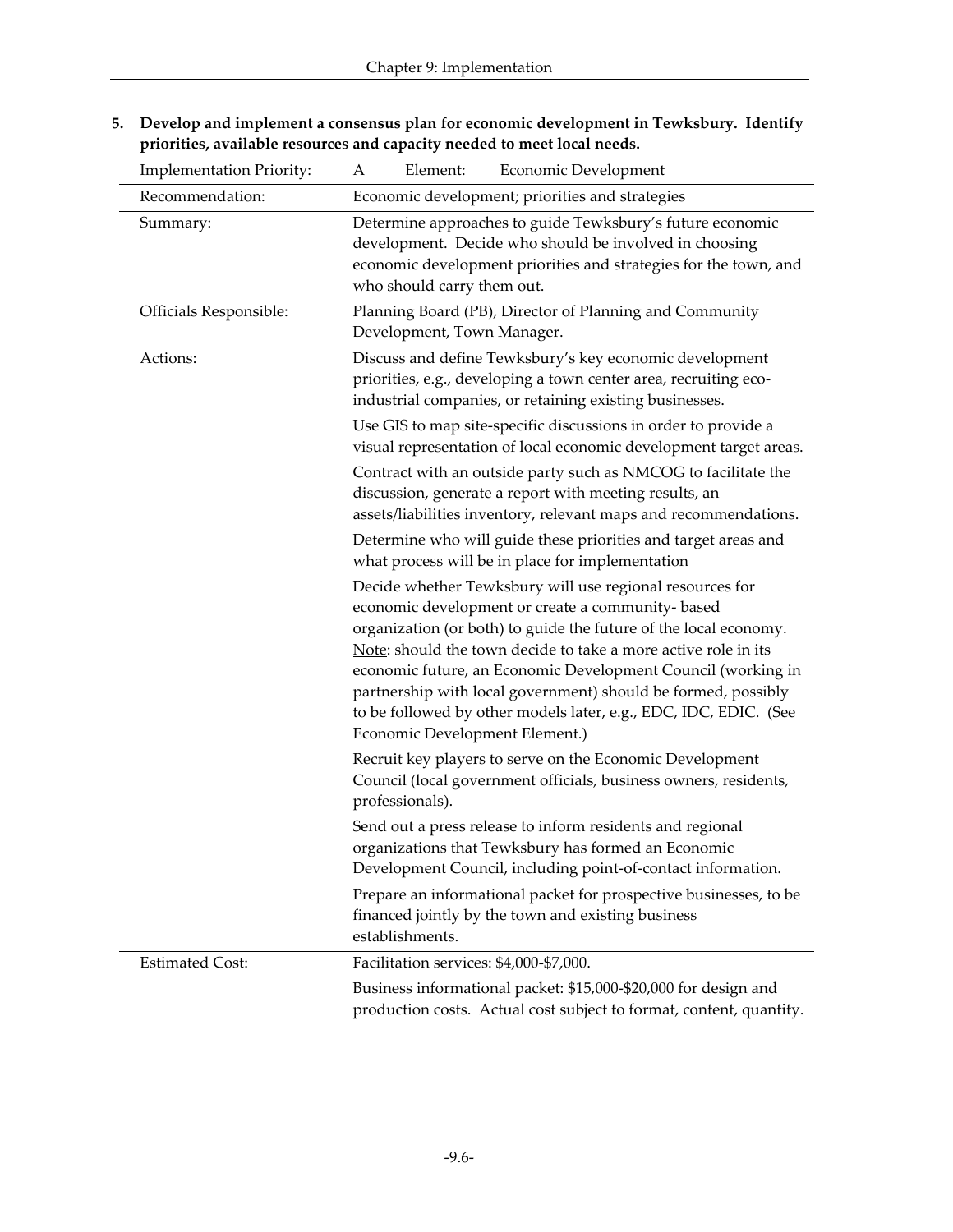| <b>Implementation Priority:</b> | A                                                                                            | Element:                                                                   | Land Use, Natural & Cultural Resources,<br>Open Space & Recreation                                                                                                                                                                                                                                                                                                                                                                                                                                                                                                                                                                                                                                                                                                                                                                  |  |  |
|---------------------------------|----------------------------------------------------------------------------------------------|----------------------------------------------------------------------------|-------------------------------------------------------------------------------------------------------------------------------------------------------------------------------------------------------------------------------------------------------------------------------------------------------------------------------------------------------------------------------------------------------------------------------------------------------------------------------------------------------------------------------------------------------------------------------------------------------------------------------------------------------------------------------------------------------------------------------------------------------------------------------------------------------------------------------------|--|--|
| Recommendation:                 |                                                                                              | Open space-cluster bylaw                                                   |                                                                                                                                                                                                                                                                                                                                                                                                                                                                                                                                                                                                                                                                                                                                                                                                                                     |  |  |
| Summary:                        | filed.                                                                                       |                                                                            | Modify the town's cluster subdivision bylaw to require cluster<br>design in all projects of more than 5 units or greater than 8 acres.<br>Offer incentives (such as a density bonus) for developers to create<br>neighborhood parks and/or playing fields, develop age-restricted<br>housing, common wall, and multi-family housing or preserve<br>historic structures or significant open space. Develop open space<br>design principles and reconsider the existing 20,000 ft <sup>2</sup> lot size<br>standard. Promote natural vegetation, retention of natural<br>features and minimize impervious surfaces to prevent non-point<br>source pollution and encourage infiltration. Condition the<br>occupancy permit on acceptance of evidence that a conservation<br>restriction has been recorded and management plan has been |  |  |
| Officials Responsible:          |                                                                                              | Planning Board (PB) Director of Planning and Development,<br>Town Engineer |                                                                                                                                                                                                                                                                                                                                                                                                                                                                                                                                                                                                                                                                                                                                                                                                                                     |  |  |
| Actions:                        |                                                                                              |                                                                            | Review samples of cluster bylaws and subdivision regulations in<br>other communities and define objectives of Tewksbury's new<br>development regulations. Consider an approach that does not<br>force cluster developments into lotting the land.<br>Implement applicable portions of Tewksbury's Stormwater                                                                                                                                                                                                                                                                                                                                                                                                                                                                                                                        |  |  |
|                                 |                                                                                              |                                                                            | Management Plan by assuring consistency between roadway and<br>drainage standards in open space bylaw and/or subdivision<br>regulations and EPA best practices.                                                                                                                                                                                                                                                                                                                                                                                                                                                                                                                                                                                                                                                                     |  |  |
|                                 |                                                                                              |                                                                            | Draft subdivision and cluster bylaw modifications.                                                                                                                                                                                                                                                                                                                                                                                                                                                                                                                                                                                                                                                                                                                                                                                  |  |  |
|                                 |                                                                                              |                                                                            | Circulate the modifications for comments from other town<br>departments, boards, committees.                                                                                                                                                                                                                                                                                                                                                                                                                                                                                                                                                                                                                                                                                                                                        |  |  |
|                                 | Place revised regulations, bylaw on town meeting warrant;<br>conduct public hearing process. |                                                                            |                                                                                                                                                                                                                                                                                                                                                                                                                                                                                                                                                                                                                                                                                                                                                                                                                                     |  |  |
|                                 |                                                                                              | to developers.                                                             | After Attorney General approves the bylaw, conduct a public<br>education session to explain the new bylaw and its requirements                                                                                                                                                                                                                                                                                                                                                                                                                                                                                                                                                                                                                                                                                                      |  |  |
| <b>Estimated Cost:</b>          | work.                                                                                        |                                                                            | Recommendation can be carried out with in-house resources<br>subject to availability of staff. If the town retains a planning<br>consultant to rewrite the cluster bylaw, assume for budgetary<br>purposes a cost of \$5,000-\$7,500 depending on the actual scope of                                                                                                                                                                                                                                                                                                                                                                                                                                                                                                                                                               |  |  |

## **6. Maximize the benefits of open space-cluster design.**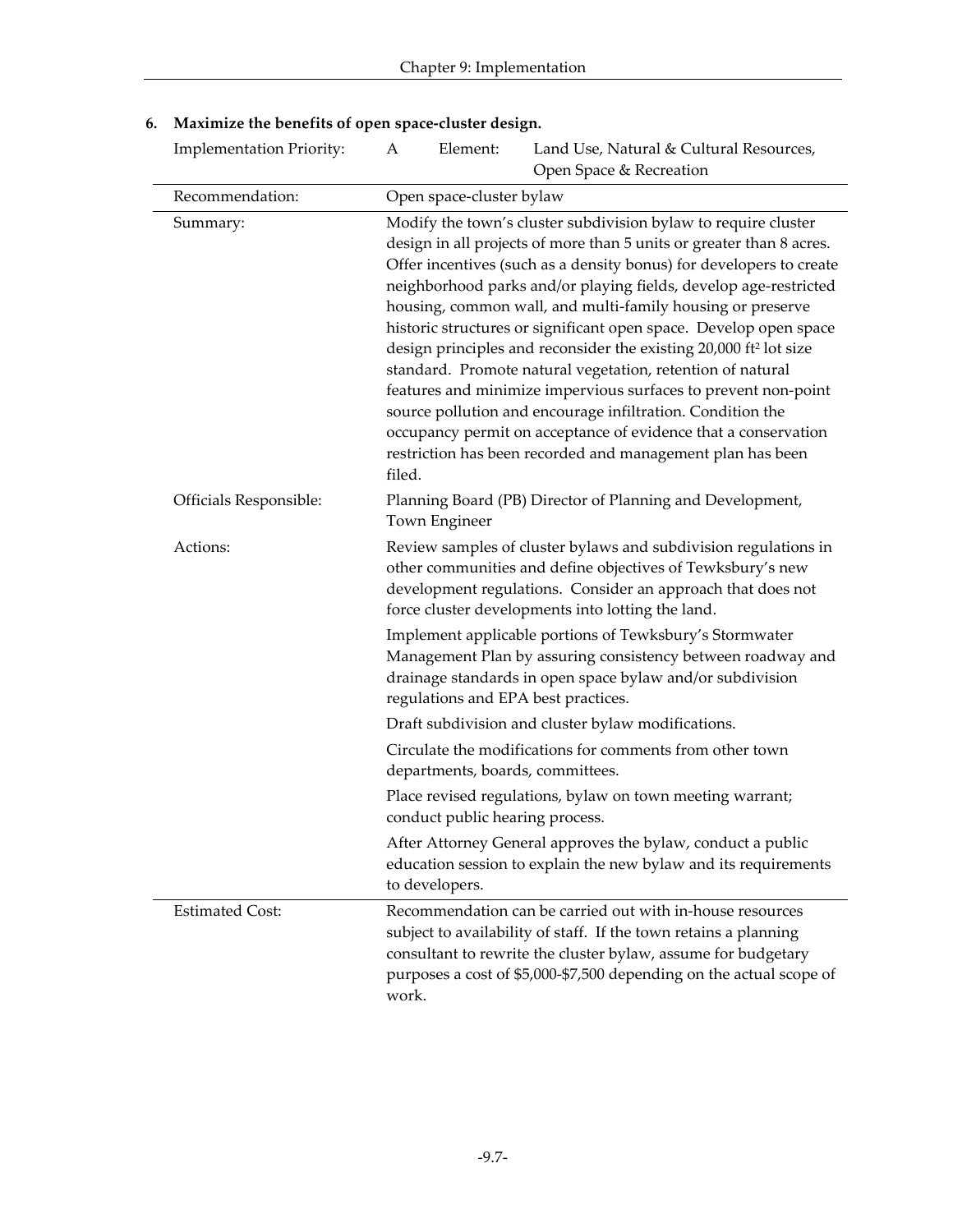**7. Complete and update Tewksbury's open space inventory so that it conforms to state requirements for an Open Space and Recreation Plan, thereby assuring the town's eligibility for Self-Help and other land acquisition grants.**

| <b>Implementation Priority:</b> | Open Space & Recreation<br>Element:<br>Α                                                                                                                                                                                                                                                                                                                                                                                                                                                            |  |  |
|---------------------------------|-----------------------------------------------------------------------------------------------------------------------------------------------------------------------------------------------------------------------------------------------------------------------------------------------------------------------------------------------------------------------------------------------------------------------------------------------------------------------------------------------------|--|--|
| Recommendation:                 | Open space inventory                                                                                                                                                                                                                                                                                                                                                                                                                                                                                |  |  |
| Summary:                        | Review and reconcile differences between local open space<br>records and MassGIS and develop an accurate base map and<br>inventory process.                                                                                                                                                                                                                                                                                                                                                         |  |  |
| Officials Responsible:          | Conservation Administrator, Assessor, Conservation<br>Commission, Department of Planning and Community<br>Development, Recreation Director, Town Manager.                                                                                                                                                                                                                                                                                                                                           |  |  |
| Actions:                        | Review protected open space parcels and develop a draft<br>inventory using data gathered from filed cluster subdivision<br>plans, recorded conservation restrictions, town owned land,<br>Chapter 61 parcels, MassGIS. (CA, Assessor)                                                                                                                                                                                                                                                               |  |  |
|                                 | Map the draft inventory using the town's digitized assessor's<br>digitized parcel maps as a base map. (Department of Planning<br>and Community Development)                                                                                                                                                                                                                                                                                                                                         |  |  |
|                                 | Distribute the inventory and map to the Conservation<br>Commission, Parks Department, Department of Planning and<br>Community Development, Assessor, Planning Board, Recreation<br>Director and Town Manager for review and comment.                                                                                                                                                                                                                                                                |  |  |
|                                 | Present the inventory and map at a public hearing for public<br>comment.                                                                                                                                                                                                                                                                                                                                                                                                                            |  |  |
|                                 | Create a process wherein the Assessor, Planning Board, Town<br>Manager, Conservation Commission, etc. report all open space<br>acquisitions and recorded conservation restrictions are given to<br>the Conservation Administrator, who is responsible for updating<br>the map and inventory and reporting quarterly to MassGIS and<br>the Assessor. Boards, Commissions and individuals should<br>provide this data on a map and include the location, acreage,<br>protection status and ownership. |  |  |
| <b>Estimated Cost:</b>          | \$1,500 if a consultant maps the open space inventory; otherwise<br>could be completed with in-house resources.                                                                                                                                                                                                                                                                                                                                                                                     |  |  |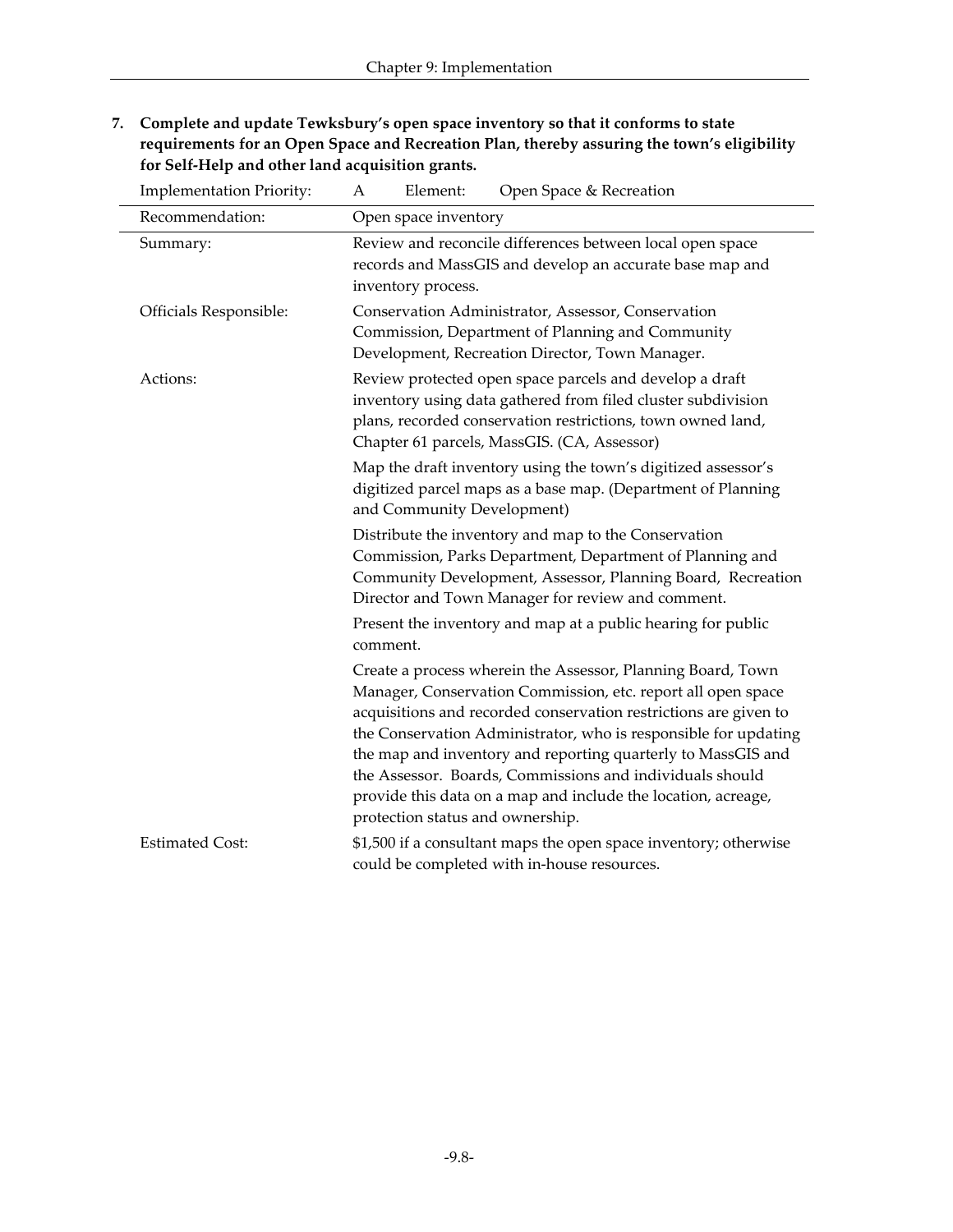| 8. Establish a Wetlands and Riparian Corridor Overlay District, separately enforceable from |
|---------------------------------------------------------------------------------------------|
| local and state wetlands bylaws, in order to protect wetlands and riparian resources and    |
| prevent flooding.                                                                           |

| <b>Implementation Priority:</b> | Natural & Cultural Resources<br>Element:<br>А                                                                                                                                                                                                                                                                                                                                                       |  |  |  |
|---------------------------------|-----------------------------------------------------------------------------------------------------------------------------------------------------------------------------------------------------------------------------------------------------------------------------------------------------------------------------------------------------------------------------------------------------|--|--|--|
| Recommendation:                 | Wetlands and Riparian Corridor Overlay Zoning District                                                                                                                                                                                                                                                                                                                                              |  |  |  |
| Summary:                        | Wetlands protection; zoning.                                                                                                                                                                                                                                                                                                                                                                        |  |  |  |
| Officials Responsible:          | Planning Board (PB), Conservation Commission (CC), Director of<br>Planning and Community Development, Conservation<br>Administrator.                                                                                                                                                                                                                                                                |  |  |  |
| Actions:                        | Review samples of conservancy zoning districts in other<br>communities and confirm the objectives of Tewksbury's new<br>zoning district.                                                                                                                                                                                                                                                            |  |  |  |
|                                 | Map the boundaries of the proposed district and draft the text of<br>the zoning bylaw, incorporating the objectives and policies of the<br>Conservation Commission as applicable.                                                                                                                                                                                                                   |  |  |  |
|                                 | Circulate the draft for comments from other town boards and<br>committees.                                                                                                                                                                                                                                                                                                                          |  |  |  |
|                                 | Place proposed zoning district on town meeting warrant.                                                                                                                                                                                                                                                                                                                                             |  |  |  |
|                                 | Hold a public hearing on the proposed bylaw prior to town<br>meeting (PB).                                                                                                                                                                                                                                                                                                                          |  |  |  |
|                                 | Conduct a public education session to explain the new bylaw and<br>its requirements to residential, commercial and industrial<br>property owners.                                                                                                                                                                                                                                                   |  |  |  |
|                                 | Develop a technical assistance brochure and make it available at<br>the Dept. of Planning & Community Development, e.g., at the<br>Conservation Commission's office.                                                                                                                                                                                                                                |  |  |  |
| <b>Estimated Cost:</b>          | Mapping and drafting of zoning bylaw may be done in-house if<br>planning/GIS personnel have enough time. Alternatively,<br>NMCOG may be able to provide mapping support at no charge<br>or for a modest fee; basic data sets required to map the proposed<br>district are available from MassGIS. If the town decides to hire a<br>consultant to draft the bylaw, assume a cost of \$2,500-\$3,500. |  |  |  |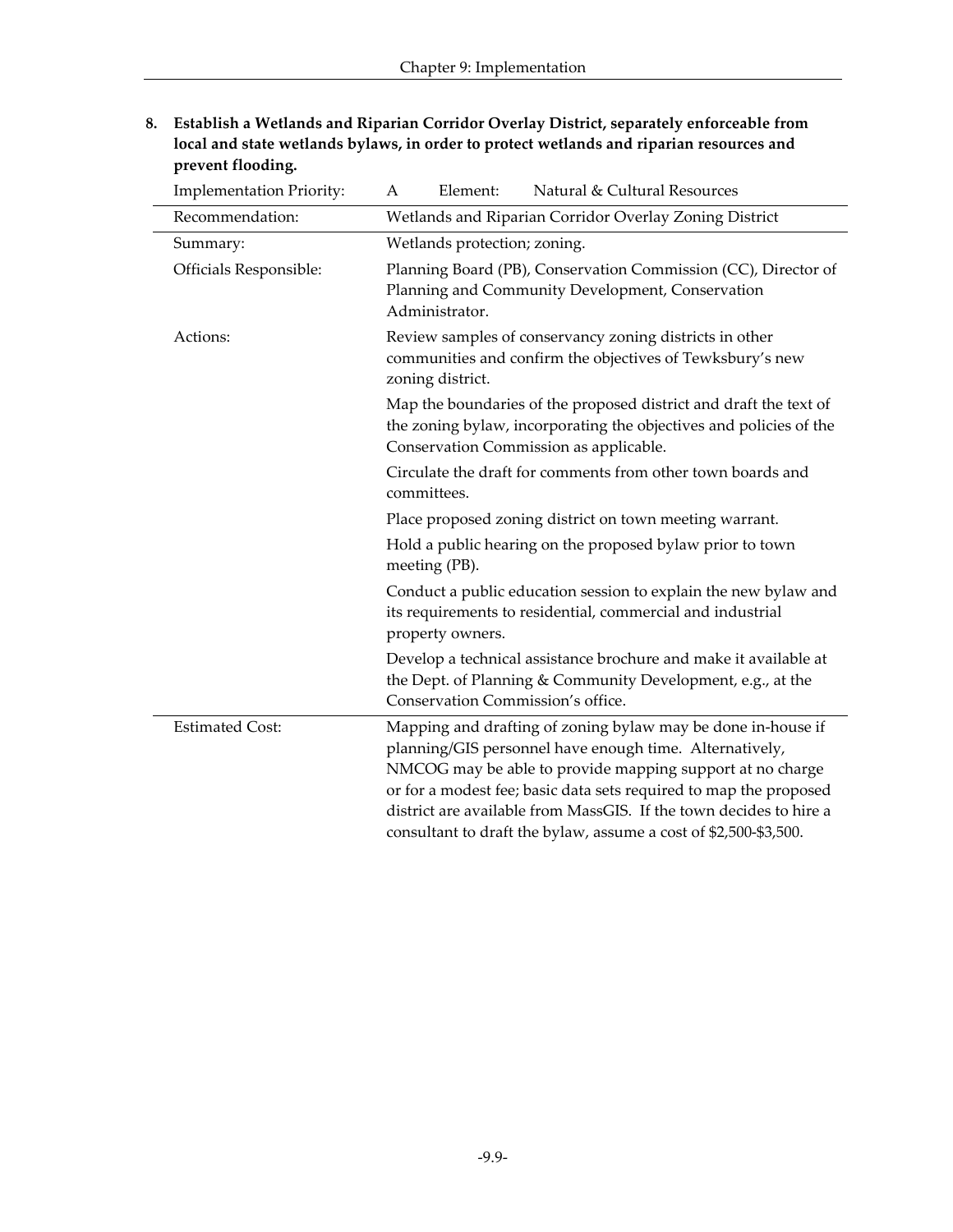| <b>Implementation Priority:</b> | A | Element:<br>Community Facilities & Services                                                                                                                                                                                                                                                                                                                                                                                                                     |
|---------------------------------|---|-----------------------------------------------------------------------------------------------------------------------------------------------------------------------------------------------------------------------------------------------------------------------------------------------------------------------------------------------------------------------------------------------------------------------------------------------------------------|
| Recommendation:                 |   | Long-range capital improvements planning; process                                                                                                                                                                                                                                                                                                                                                                                                               |
| Summary:                        |   | Tewksbury should revise its capital improvements plan<br>process in order to increase access to decision-making and<br>strengthen public understanding of the relationship<br>between community facilities and the operations they<br>house. The bylaw should establish criteria for the<br>disposition and sale of town assets and a policy that<br>governs how proceeds of sale will be used.                                                                 |
| Officials Responsible:          |   | Town Manager, Planning Board, Board of Selectmen.                                                                                                                                                                                                                                                                                                                                                                                                               |
| Actions:                        |   | Create an internal working group headed by the Town<br>Manager; include department heads and a designee of the<br>Planning Board.                                                                                                                                                                                                                                                                                                                               |
|                                 |   | Review capital improvement plan bylaws, procedures and<br>organizational framework in a selection of communities of<br>comparable size and form of government. Consult with<br>MMA for guidance.                                                                                                                                                                                                                                                                |
|                                 |   | Consider meeting with a selection of town managers or<br>planners from other communities to assess the strengths<br>and weaknesses of their CIP procedures.                                                                                                                                                                                                                                                                                                     |
|                                 |   | Consult with town department heads, boards and<br>committees about the strengths and weaknesses of existing<br>capital plan procedures in Tewksbury.                                                                                                                                                                                                                                                                                                            |
|                                 |   | Draft a CIP bylaw for town meeting approval. Present it to<br>the Board of Selectmen and circulate to other town<br>departments and boards for comment.                                                                                                                                                                                                                                                                                                         |
|                                 |   | Revise the draft bylaw where appropriate and present it to<br>town meeting for approval.                                                                                                                                                                                                                                                                                                                                                                        |
|                                 |   | Review zoning bylaw, subdivision regulations and insert<br>appropriate references to the town's CIP, as applicable.                                                                                                                                                                                                                                                                                                                                             |
|                                 |   | Assume two years to phase in a new CIP process.                                                                                                                                                                                                                                                                                                                                                                                                                 |
| <b>Estimated Cost:</b>          |   | Tewksbury has adequate in-house capacity to implement<br>this recommendation, but it is not clear that town staff have<br>enough time to devote to it. If the town decides to retain a<br>consultant to assist with writing a CIP bylaw and setting up<br>implementation procedures, assume (for budgetary<br>purposes) \$15,000-\$20,000. Actual cost will depend on the<br>scope of work a consultant is asked to perform and the<br>timeline for completion. |

## **9. Adopt a Capital Improvements Plan (CIP) bylaw and implement it consistently.**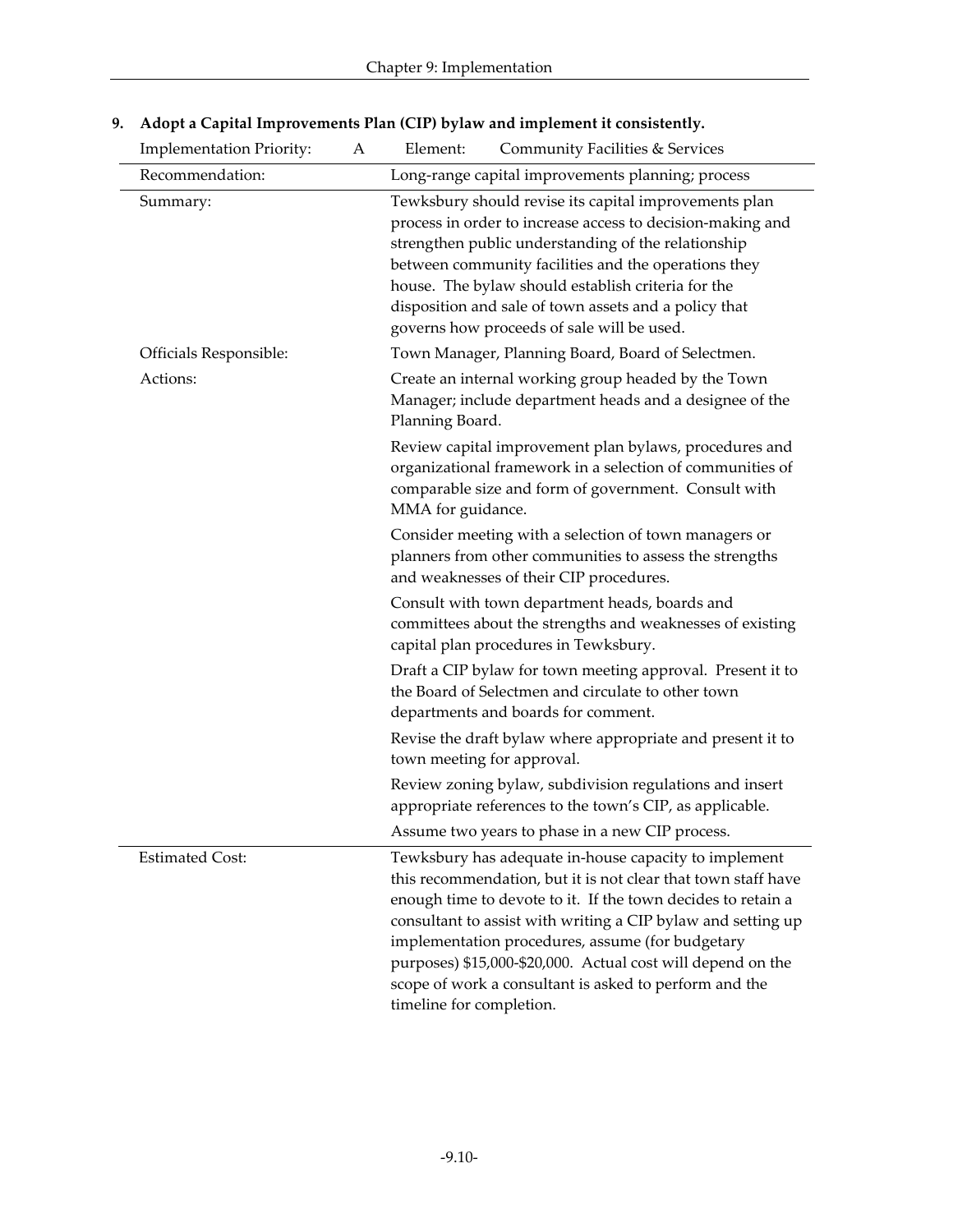| <b>Implementation Priority:</b> | A | Traffic & Circulation<br>Element:                                                                                                                                                                                |  |  |  |
|---------------------------------|---|------------------------------------------------------------------------------------------------------------------------------------------------------------------------------------------------------------------|--|--|--|
| Recommendation:                 |   | Sidewalks Phase I                                                                                                                                                                                                |  |  |  |
| Summary:                        |   | Incorporate the existing five-year sidewalk improvement<br>plan (Phase I) by reference into the Master Plan and secure<br>funds to implement it by making sidewalk improvements a<br>priority in the town's CIP. |  |  |  |
| Officials Responsible:          |   | Master Plan Committee (MPC), Board of Selectmen (BOS),<br>Town Manager, Sidewalk Committee (SC), Finance<br>Committee (FC), Capital Improvements Plan Committee<br>(CIPC).                                       |  |  |  |
| Actions:                        |   | The BOS should authorize the SC to review and update its<br>current Phase I sidewalk plan                                                                                                                        |  |  |  |
|                                 |   | The SC should revisit its Phase I plan, reassess and confirm<br>the goals and objectives of the plan and review/update the<br>estimated construction costs                                                       |  |  |  |
|                                 |   | The MPC should adopt the updated Phase I plan, in its<br>entirety, as an addendum to the updated Master Plan                                                                                                     |  |  |  |
|                                 |   | The Sidewalk Committee and the Department of Public<br>Works should review Phase I of the sidewalk plan to<br>establish a phasing plan for the proposed construction.                                            |  |  |  |
|                                 |   | The SC and DPW should review and update the<br>construction estimates for the proposed construction                                                                                                              |  |  |  |
|                                 |   | The SC and DPW should present a five-year plan for<br>financing Phase I of the sidewalk improvements to the<br>Capital Improvement Plan Committee for inclusion in the<br>town's capital improvement plan        |  |  |  |
|                                 |   | The CIPC should present the town's capital improvement<br>plan to the Finance Committee for funding under the<br>annual budget                                                                                   |  |  |  |
|                                 |   | The annual budget should be presented to town meeting<br>for approval.                                                                                                                                           |  |  |  |
| <b>Estimated Cost:</b>          |   | Subject to revised estimate for Phase I construction.<br>Current estimate for designing and constructing Phase I<br>improvements ranges from \$840K to \$1.15M.                                                  |  |  |  |

#### **10. Implement Phase I of the Sidewalk Plan by updating it and incorporating it in the town's Capital Improvements Plan (CIP).**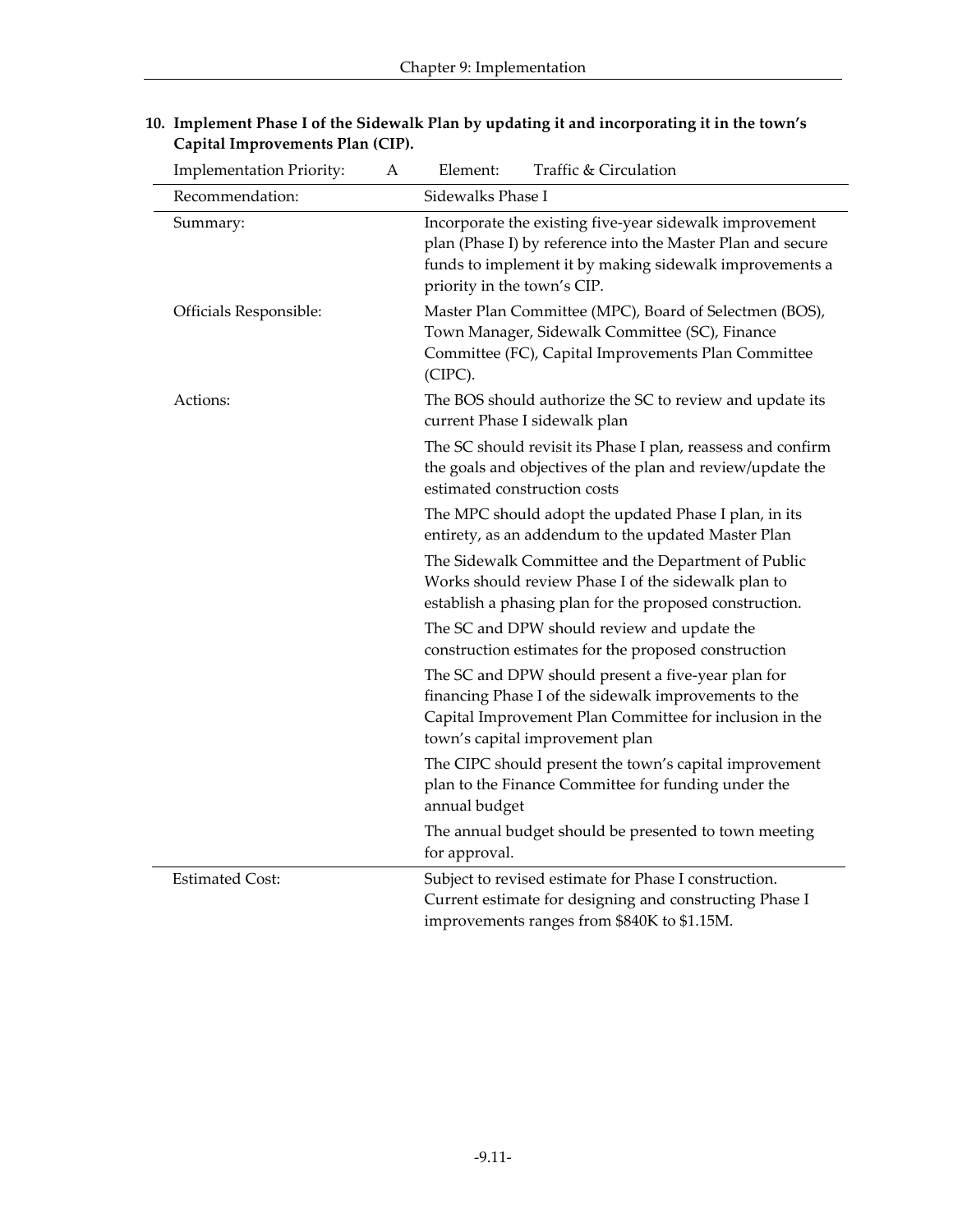| <b>Implementation Priority:</b> | A | Element:<br>Land Use, Traffic & Circulation                                                                                                                                                                                                                                                                                                                                                                                                                                                                                                                                              |  |
|---------------------------------|---|------------------------------------------------------------------------------------------------------------------------------------------------------------------------------------------------------------------------------------------------------------------------------------------------------------------------------------------------------------------------------------------------------------------------------------------------------------------------------------------------------------------------------------------------------------------------------------------|--|
| Recommendation:                 |   | <b>East Street</b>                                                                                                                                                                                                                                                                                                                                                                                                                                                                                                                                                                       |  |
| Summary:                        |   | Change the zoning along East Street by replacing key<br>portions of the existing industrial district with a planned<br>mixed-use development district and a neighborhood<br>compatibility district to provide better separation between<br>industrial and residential areas                                                                                                                                                                                                                                                                                                              |  |
| Officials Responsible:          |   | Planning Board (PB), Director of Planning and Community<br>Development.                                                                                                                                                                                                                                                                                                                                                                                                                                                                                                                  |  |
| Actions:                        |   | Confirm the boundaries of the Mixed-Use Planned<br>Development District and Neighborhood Compatibility<br>District.                                                                                                                                                                                                                                                                                                                                                                                                                                                                      |  |
|                                 |   | Obtain and review samples of zoning district descriptions<br>for mixed-use development and residential-transitional<br>districts in other communities and refine the objectives of<br>Tewksbury's new bylaws.                                                                                                                                                                                                                                                                                                                                                                            |  |
|                                 |   | Consult with the (proposed) Economic Development<br>Council about economic development objectives that should<br>be considered in writing new zoning for East Street.                                                                                                                                                                                                                                                                                                                                                                                                                    |  |
|                                 |   | Draft a new bylaw that incorporates the objectives and<br>policies of the PB regarding appropriate uses and design<br>standards for development along East Street.                                                                                                                                                                                                                                                                                                                                                                                                                       |  |
|                                 |   | Circulate the proposed bylaw for comment and meet with<br>affected property owners.                                                                                                                                                                                                                                                                                                                                                                                                                                                                                                      |  |
|                                 |   | Place new/revised bylaws and zoning map amendments on<br>town meeting warrant. Planning Board must hold a public<br>hearing on the proposed bylaws prior to the town meeting.                                                                                                                                                                                                                                                                                                                                                                                                            |  |
|                                 |   | Director of Planning and Community Development or other<br>GIS personnel should update zoning map to reflect<br>approved changes.                                                                                                                                                                                                                                                                                                                                                                                                                                                        |  |
| <b>Estimated Cost:</b>          |   | Recommendation can be carried out with in-house staff and<br>mapping resources, but the town should consider retaining<br>a consultant to assist with writing these bylaws. Rezoning<br>East Street in this location will likely be controversial and as<br>a result, it requires a considerable investment of time,<br>including community meetings. The bylaw also needs clear<br>design standards in order to meet gateway aesthetic<br>objectives for this area. For budgetary purposes, assume<br>\$15,000-\$20,000 for bylaws (combined cost). Mapping<br>should be done in-house. |  |

#### **11. Establish a Mixed-Use Planned Development District on East Street near the Tewksbury/Andover town line.**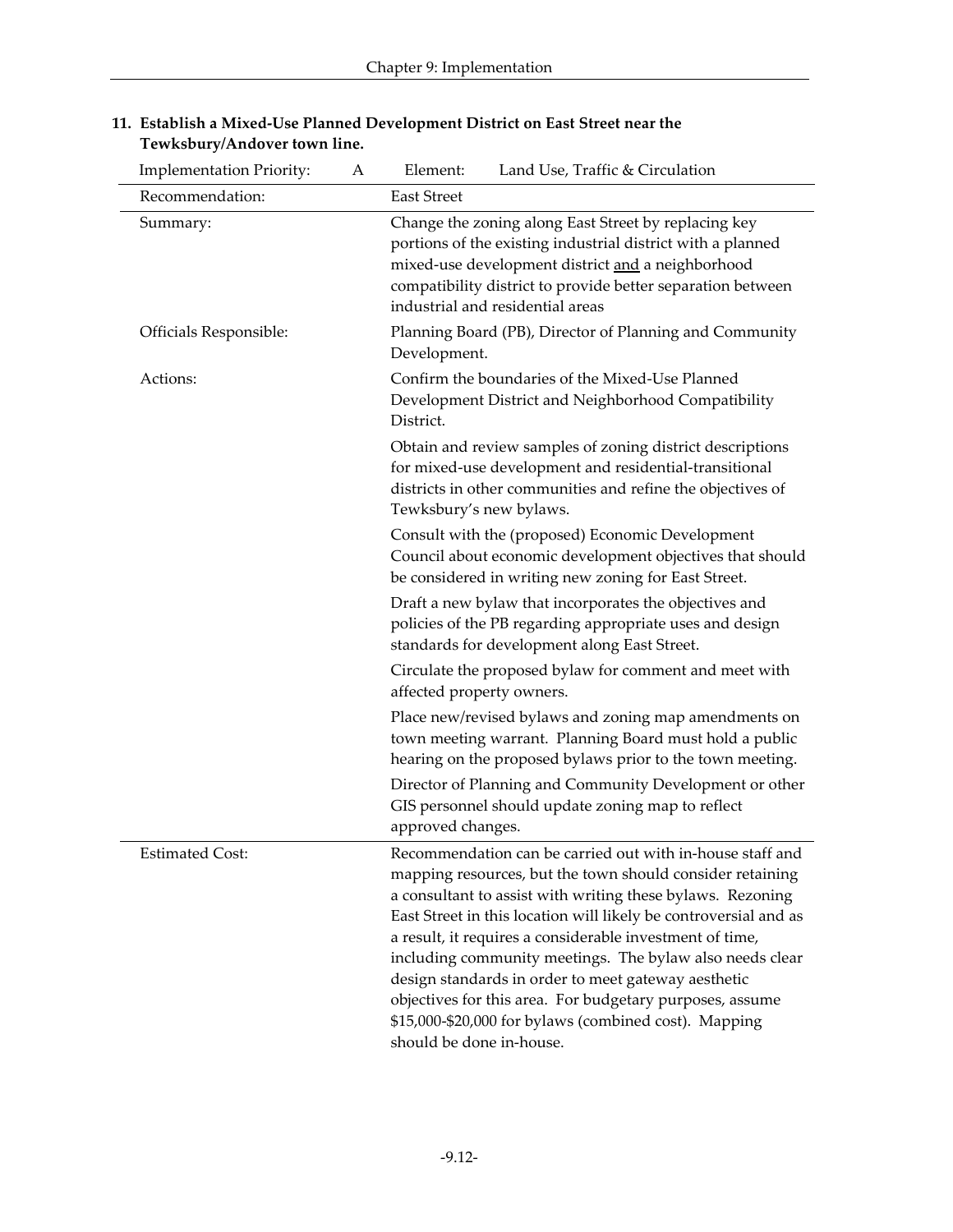| <b>Implementation Priority:</b> | A | Element:<br>Housing                                                                                                                                                                                                                                                                                                                                                                                                                                                                                                                                                    |  |  |  |
|---------------------------------|---|------------------------------------------------------------------------------------------------------------------------------------------------------------------------------------------------------------------------------------------------------------------------------------------------------------------------------------------------------------------------------------------------------------------------------------------------------------------------------------------------------------------------------------------------------------------------|--|--|--|
| Recommendation:                 |   | Affordable housing; Chapter 40B                                                                                                                                                                                                                                                                                                                                                                                                                                                                                                                                        |  |  |  |
| Summary:                        |   | Chapter 40B creates opportunities for negotiated<br>development, a process that differs significantly from<br>conventional permitting. The law places some constraints<br>on local officials, but it does not prevent them from issuing<br>conditional permits that preserve a project's feasibility or<br>working with applicants to reduce the scale of a proposed<br>development. Local officials need to be clear about<br>negotiable and non-negotiable considerations, and to<br>manage Chapter 40B effectively, town boards must not<br>work at cross-purposes. |  |  |  |
| Officials Responsible:          |   | Board of Selectmen (BOS), Planning Board (PB), Housing<br>Partnership Committee (HPC).                                                                                                                                                                                                                                                                                                                                                                                                                                                                                 |  |  |  |
| Actions:                        |   | Identify local objectives and preferences for comprehensive<br>permit developments, e.g., percentage of affordable units,<br>income targets, preferences for homeownership or rental<br>units, and desired locations where appropriate.                                                                                                                                                                                                                                                                                                                                |  |  |  |
|                                 |   | Establish minimum architectural and site design standards<br>that the town wants Chapter 40B developers to follow.                                                                                                                                                                                                                                                                                                                                                                                                                                                     |  |  |  |
|                                 |   | Write a statement of local housing needs.                                                                                                                                                                                                                                                                                                                                                                                                                                                                                                                              |  |  |  |
|                                 |   | Identify zoning and other regulations that the town is most<br>willing to waive in order to support the feasibility of<br>affordable housing development.                                                                                                                                                                                                                                                                                                                                                                                                              |  |  |  |
|                                 |   | Identify zoning and other regulations that the town is least<br>willing to waive, especially environmental regulations.<br>Draft a brief explanation of the basis for each requirement<br>and why it outweighs the importance of meeting local<br>housing needs.                                                                                                                                                                                                                                                                                                       |  |  |  |
|                                 |   | Compile priorities, needs and regulations review into a<br>consolidated Comprehensive Permit Policy. Circulate to<br>town boards for comment.                                                                                                                                                                                                                                                                                                                                                                                                                          |  |  |  |
|                                 |   | Adopt the policy by joint action of the Board of Selectmen<br>and Planning Board.                                                                                                                                                                                                                                                                                                                                                                                                                                                                                      |  |  |  |
| <b>Estimated Cost:</b>          |   | Recommendation can be carried out in-house. Efforts to<br>write a comprehensive permit policy began while the<br>master plan process was underway.                                                                                                                                                                                                                                                                                                                                                                                                                     |  |  |  |

**12. Adopt and implement a Comprehensive Permit (Chapter 40B) Policy in order to establish a framework for community-developer negotiations and clarify the town's preferences for Chapter 40B developments.**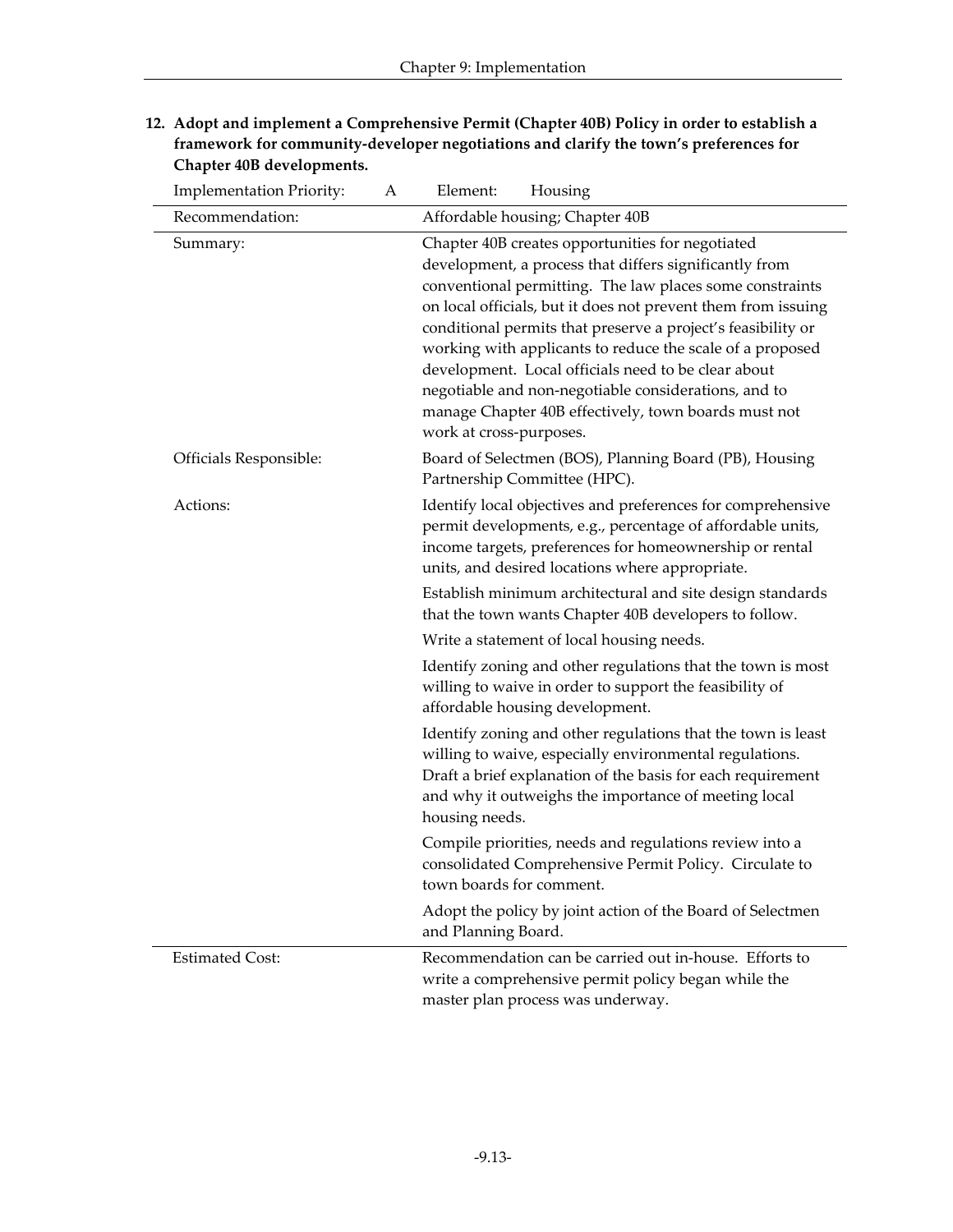| <b>B.</b> Important Priorities |
|--------------------------------|
|                                |

**1. Develop and implement "Gateway Plans" for key points of entry into Tewksbury.**

| <b>Implementation Priority:</b> | B                                                                                                                                                                                                                                                                       | Element:                                                                                                         | Land Use, Traffic & Circulation, Economic<br>Development.                                                                                                                                                                                                         |  |  |  |
|---------------------------------|-------------------------------------------------------------------------------------------------------------------------------------------------------------------------------------------------------------------------------------------------------------------------|------------------------------------------------------------------------------------------------------------------|-------------------------------------------------------------------------------------------------------------------------------------------------------------------------------------------------------------------------------------------------------------------|--|--|--|
| Recommendation:                 |                                                                                                                                                                                                                                                                         | Aesthetics; economic development, traffic calming.                                                               |                                                                                                                                                                                                                                                                   |  |  |  |
| Summary:                        | Develop a comprehensive gateway plan for major access points,<br>including East Street, I-495 at Andover Street, I-495 at Route 38,<br>and both ends of Route 38 (Lowell/Tewksbury and<br>Wilmington/Tewksbury lines).                                                  |                                                                                                                  |                                                                                                                                                                                                                                                                   |  |  |  |
| Officials Responsible:          |                                                                                                                                                                                                                                                                         | Planning Board (PB), Director of Planning and Community<br>Development, (proposed) Economic Development Council. |                                                                                                                                                                                                                                                                   |  |  |  |
| Actions:                        |                                                                                                                                                                                                                                                                         | Economic Development Council.                                                                                    | Prioritize gateway areas in consultation with the (proposed)                                                                                                                                                                                                      |  |  |  |
|                                 | Identify the approximate boundaries of each gateway area and<br>map all parcels located within them. Consult with public works<br>and public safety officials to identify conflicts or critical locations<br>that need to be accounted for in drawing these boundaries. |                                                                                                                  |                                                                                                                                                                                                                                                                   |  |  |  |
|                                 |                                                                                                                                                                                                                                                                         |                                                                                                                  | Conduct walking tours, compile photographic inventories.                                                                                                                                                                                                          |  |  |  |
|                                 | Develop initial gateway improvement proposals, considering<br>signage, streetscape and desired land uses. Invite landowners to<br>participate in a focus-group process to review the proposals.                                                                         |                                                                                                                  |                                                                                                                                                                                                                                                                   |  |  |  |
|                                 | Determine public-private responsibilities for gateway<br>improvements. Research the legality of a development impact fee<br>to finance improvements that benefit gateway areas as a whole.                                                                              |                                                                                                                  |                                                                                                                                                                                                                                                                   |  |  |  |
|                                 | Choose lighting, signage and landscaping specifications for each<br>area based on input from focus groups.                                                                                                                                                              |                                                                                                                  |                                                                                                                                                                                                                                                                   |  |  |  |
|                                 | Draft gateway zoning regulations. Tailor uses, dimensional and<br>design standards to the objectives for each area. Integrate<br>lighting, signage and landscaping specifications into the bylaw.                                                                       |                                                                                                                  |                                                                                                                                                                                                                                                                   |  |  |  |
|                                 | Circulate the proposed bylaw(s) for comment; conduct a joint<br>meeting of the Planning Board and Economic Development<br>Council to review comments and determine revisions, as                                                                                        |                                                                                                                  |                                                                                                                                                                                                                                                                   |  |  |  |
|                                 | appropriate.<br>Submit proposed zoning changes for inclusion on town meeting<br>warrant. Planning Board must hold a public hearing prior to<br>town meeting.                                                                                                            |                                                                                                                  |                                                                                                                                                                                                                                                                   |  |  |  |
|                                 | Develop a corresponding capital improvements plan for the town<br>to carry out its portion of the gateway plans, including a<br>financing strategy.                                                                                                                     |                                                                                                                  |                                                                                                                                                                                                                                                                   |  |  |  |
| <b>Estimated Cost:</b>          |                                                                                                                                                                                                                                                                         |                                                                                                                  | Initial planning can be done in-house. Town's cost for gateway<br>improvements cannot be determined until gateway plans are<br>complete. In addition, it may be possible for the town's costs to<br>be financed in whole or in part with developer contributions. |  |  |  |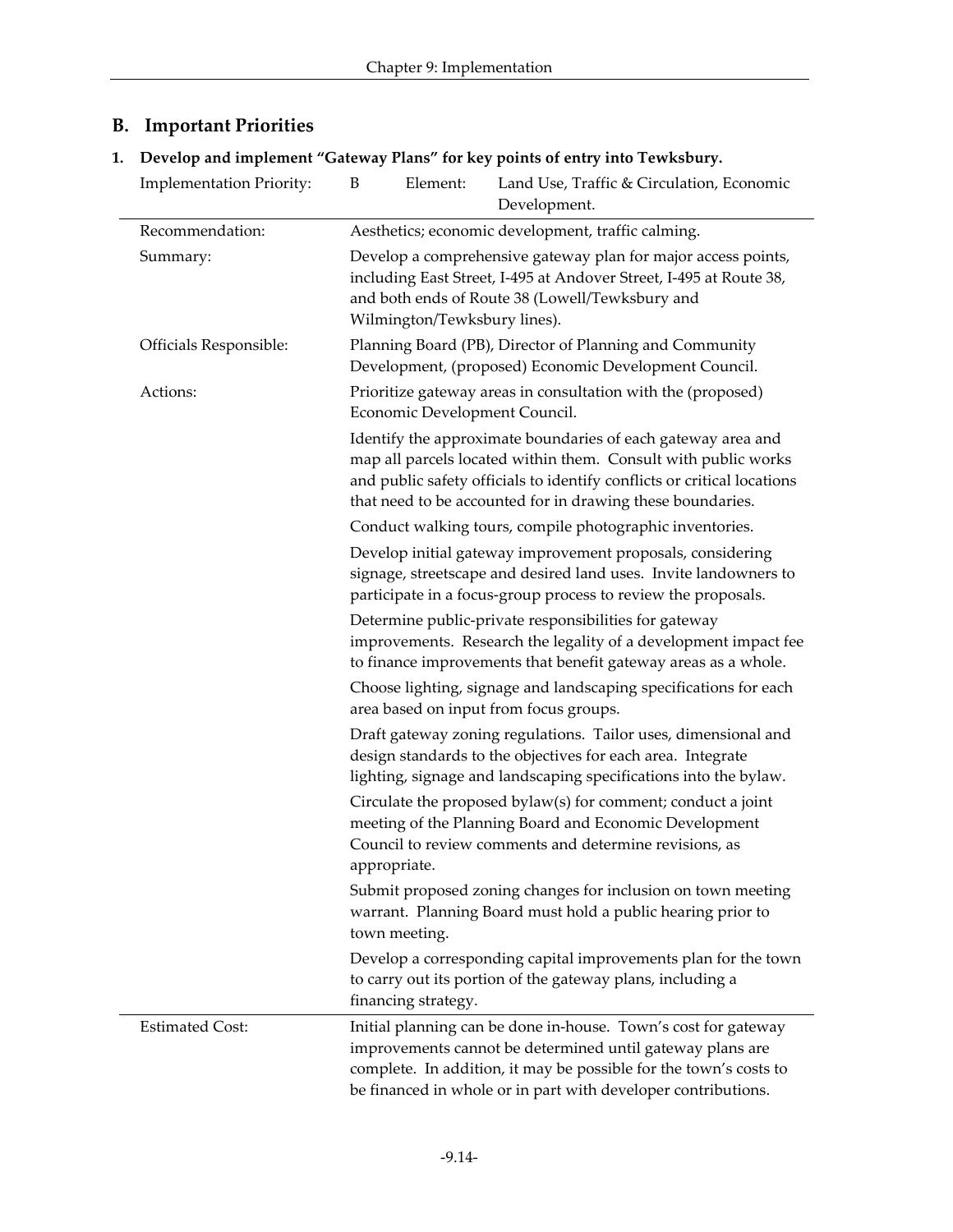| <b>Implementation Priority:</b> | B                                                                                                                                                                                                                                                                                                                                                                                                                                                                         | Element:                                                                                                                                | Traffic & Circulation, Land Use, Economic<br>Development.                                                                                                                                                                                                                               |  |  |
|---------------------------------|---------------------------------------------------------------------------------------------------------------------------------------------------------------------------------------------------------------------------------------------------------------------------------------------------------------------------------------------------------------------------------------------------------------------------------------------------------------------------|-----------------------------------------------------------------------------------------------------------------------------------------|-----------------------------------------------------------------------------------------------------------------------------------------------------------------------------------------------------------------------------------------------------------------------------------------|--|--|
| Recommendation:                 | Route 38; zoning, site plan and curb cut standards.                                                                                                                                                                                                                                                                                                                                                                                                                       |                                                                                                                                         |                                                                                                                                                                                                                                                                                         |  |  |
| Summary:                        | Implementing the Route 38 Corridor Plan will most likely require<br>several regulatory and policy actions by the town. It will be very<br>important for Tewksbury to adopt site design standards that<br>promote coordinated access to development along Route 38 and<br>encourage travel patterns across property lines. In addition, the<br>town will need to consider adopting a general bylaw that governs<br>all curb cut review, including upon changes in tenancy. |                                                                                                                                         |                                                                                                                                                                                                                                                                                         |  |  |
| Officials Responsible:          |                                                                                                                                                                                                                                                                                                                                                                                                                                                                           | Planning Board (PB), Site Plan Review Committee (SPRC),<br>Director of Planning and Community Development, Board of<br>Selectmen (BOS). |                                                                                                                                                                                                                                                                                         |  |  |
| Actions:                        | Obtain and review samples of site design standards currently in<br>effect in other communities and define the objectives of<br>Tewksbury's new standards. Similarly, obtain and review<br>samples of general bylaws currently in effect in other<br>communities that govern curb cut review and approval. NMCOG<br>may be able to assist the town in this regard.                                                                                                         |                                                                                                                                         |                                                                                                                                                                                                                                                                                         |  |  |
|                                 | Draft a bylaw that incorporates the objectives and policies of the<br>SPRC with regard to new site design standards.                                                                                                                                                                                                                                                                                                                                                      |                                                                                                                                         |                                                                                                                                                                                                                                                                                         |  |  |
|                                 |                                                                                                                                                                                                                                                                                                                                                                                                                                                                           | curb cuts where possible.                                                                                                               | Draft a new bylaw that incorporates the objectives and policies of<br>the PB and SPRC with regard to consolidating and eliminating                                                                                                                                                      |  |  |
|                                 |                                                                                                                                                                                                                                                                                                                                                                                                                                                                           |                                                                                                                                         | Circulate the proposed bylaws for comment.                                                                                                                                                                                                                                              |  |  |
|                                 | Conduct a joint meeting of the PB, SPRC and BOS to review the<br>comments and revise the proposed bylaws.                                                                                                                                                                                                                                                                                                                                                                 |                                                                                                                                         |                                                                                                                                                                                                                                                                                         |  |  |
|                                 | Revise bylaws as appropriate, and place on town meeting<br>warrant.                                                                                                                                                                                                                                                                                                                                                                                                       |                                                                                                                                         |                                                                                                                                                                                                                                                                                         |  |  |
|                                 | Planning Board should hold a public hearing on proposed zoning<br>bylaw/s prior to town meeting.                                                                                                                                                                                                                                                                                                                                                                          |                                                                                                                                         |                                                                                                                                                                                                                                                                                         |  |  |
|                                 |                                                                                                                                                                                                                                                                                                                                                                                                                                                                           |                                                                                                                                         | Director of Planning and Community Development should<br>develop a technical assistance brochure with graphical<br>representations of preferred site design layouts and make it<br>available in the Office of Planning and Community Development<br>and the Building Inspector's Office |  |  |
| <b>Estimated Cost:</b>          |                                                                                                                                                                                                                                                                                                                                                                                                                                                                           |                                                                                                                                         | Not applicable; can be done with in-house resources and modest<br>technical support from NMCOG.                                                                                                                                                                                         |  |  |

**2. Implement the site plan and access management recommendations of Route 38 Corridor Plan (when completed).**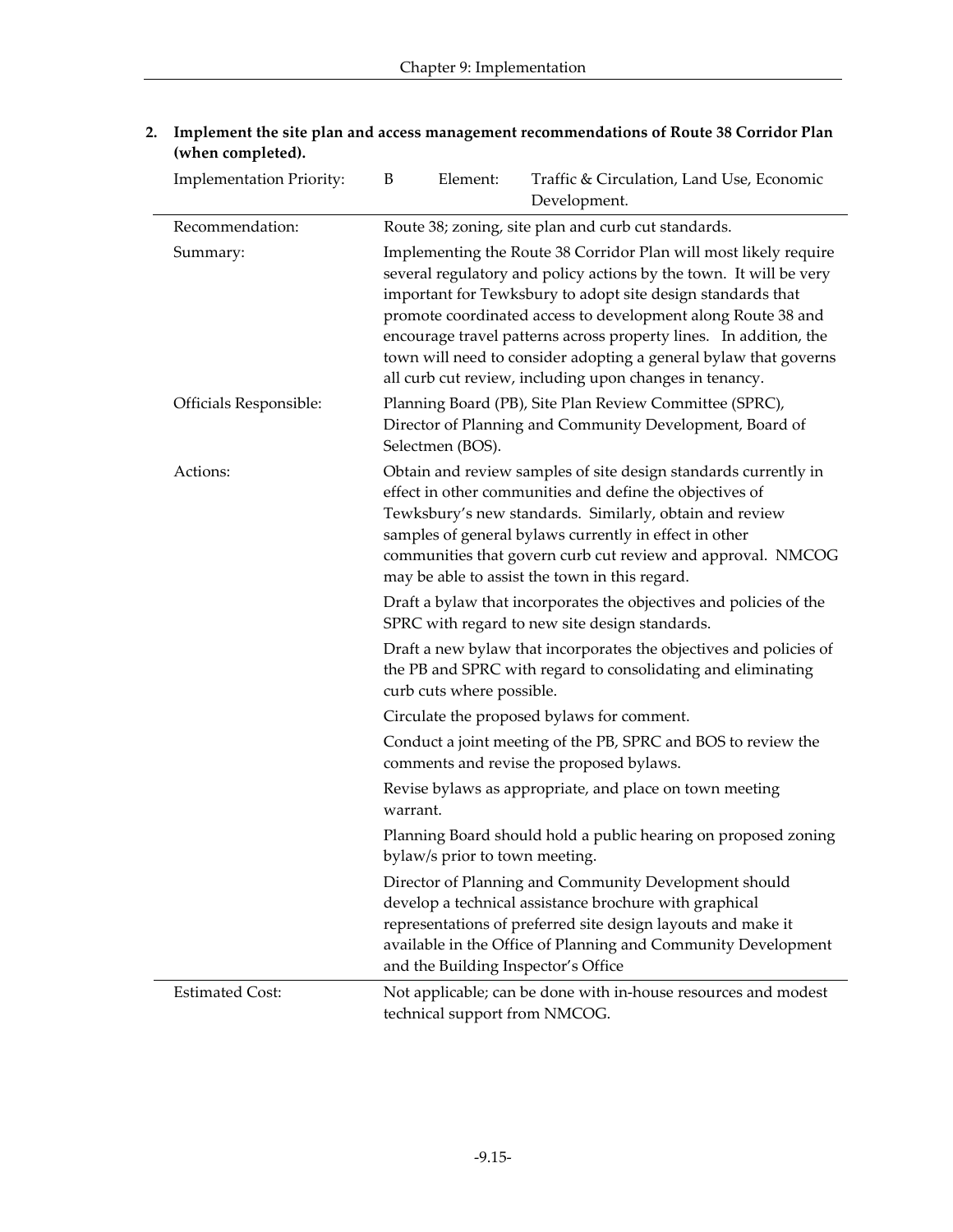| <b>Implementation Priority:</b> | B<br>Element:                                                                                                                                                            | Natural & Cultural Resources, Open Space<br>& Recreation                                                                      |  |  |  |
|---------------------------------|--------------------------------------------------------------------------------------------------------------------------------------------------------------------------|-------------------------------------------------------------------------------------------------------------------------------|--|--|--|
| Recommendation:                 |                                                                                                                                                                          | Open space; wetlands and riparian resources.                                                                                  |  |  |  |
| Summary:                        | Require Conservation Restrictions in the Wetlands and Riparian<br>Corridor District and other sensitive wetland resource areas<br>when an Order of Conditions is issued. |                                                                                                                               |  |  |  |
| Officials Responsible:          | Conservation Commission (CC), Conservation Administrator<br>(CA), Parks and Recreation Department, Land Use Committee                                                    |                                                                                                                               |  |  |  |
| Actions:                        | Enforce the existing powers under the existing local regulations<br>to require conservation restrictions and take tax title parcels. (CC<br>and Assessor)                |                                                                                                                               |  |  |  |
|                                 | Record, track and monitor the Conservation Restrictions (CA)                                                                                                             |                                                                                                                               |  |  |  |
|                                 | When appropriate, develop access for picnicing, non-motorized<br>boat launches and passive recreation. (CC and P&RD)                                                     |                                                                                                                               |  |  |  |
|                                 |                                                                                                                                                                          | Continue to work with state government to permanently protect<br>open space at Tewksbury State Hospital. (Land Use Committee) |  |  |  |
| <b>Estimated Cost:</b>          |                                                                                                                                                                          | Not applicable; to be done with in-house resources.                                                                           |  |  |  |

**3. Acquire land or conservation restrictions to protect wetlands and riparian resources, and seek improved access to waterfront amenities.**

## **4. Strengthen Tewksbury's approach to protecting aquifers by replacing the existing Groundwater Protection District with a comprehensive Aquifer Protection District.**

| <b>Implementation Priority:</b> | B                                                                                                                                 | Element:                                                                                                                                                                                                    | Natural & Cultural Resources, Land Use                                                                                                                               |  |  |
|---------------------------------|-----------------------------------------------------------------------------------------------------------------------------------|-------------------------------------------------------------------------------------------------------------------------------------------------------------------------------------------------------------|----------------------------------------------------------------------------------------------------------------------------------------------------------------------|--|--|
| Recommendation:                 |                                                                                                                                   | Aquifer Protection Overlay Zoning District                                                                                                                                                                  |                                                                                                                                                                      |  |  |
| Summary:                        |                                                                                                                                   | Groundwater resources.                                                                                                                                                                                      |                                                                                                                                                                      |  |  |
| Officials Responsible:          |                                                                                                                                   | Planning Board (PB), Conservation Commission (CC), Board of<br>Health (BOH), Planning and Community Development Director.                                                                                   |                                                                                                                                                                      |  |  |
| Actions:                        | district.                                                                                                                         | Review samples of aquifer protection districts in other<br>communities; define the objectives of Tewksbury's new zoning                                                                                     |                                                                                                                                                                      |  |  |
|                                 | Draft a new zoning district (boundary definitions, use, etc),<br>incorporating the objectives and policies of the CC and the BOH. |                                                                                                                                                                                                             |                                                                                                                                                                      |  |  |
|                                 |                                                                                                                                   | Circulate the draft for comments from other town boards and<br>committees.<br>Place proposed zoning district on town meeting warrant. The<br>Planning Board must hold a public hearing before town meeting. |                                                                                                                                                                      |  |  |
|                                 |                                                                                                                                   |                                                                                                                                                                                                             |                                                                                                                                                                      |  |  |
|                                 | Conduct a public education session to explain the new bylaw and<br>its requirements to homeowners.                                |                                                                                                                                                                                                             |                                                                                                                                                                      |  |  |
|                                 |                                                                                                                                   |                                                                                                                                                                                                             | Develop a technical assistance brochure and make it available at<br>the Dept. of Planning & Community Development, e.g., at the<br>Conservation Commission's office. |  |  |
| <b>Estimated Cost:</b>          |                                                                                                                                   |                                                                                                                                                                                                             | Not applicable; to be done with in-house resources.                                                                                                                  |  |  |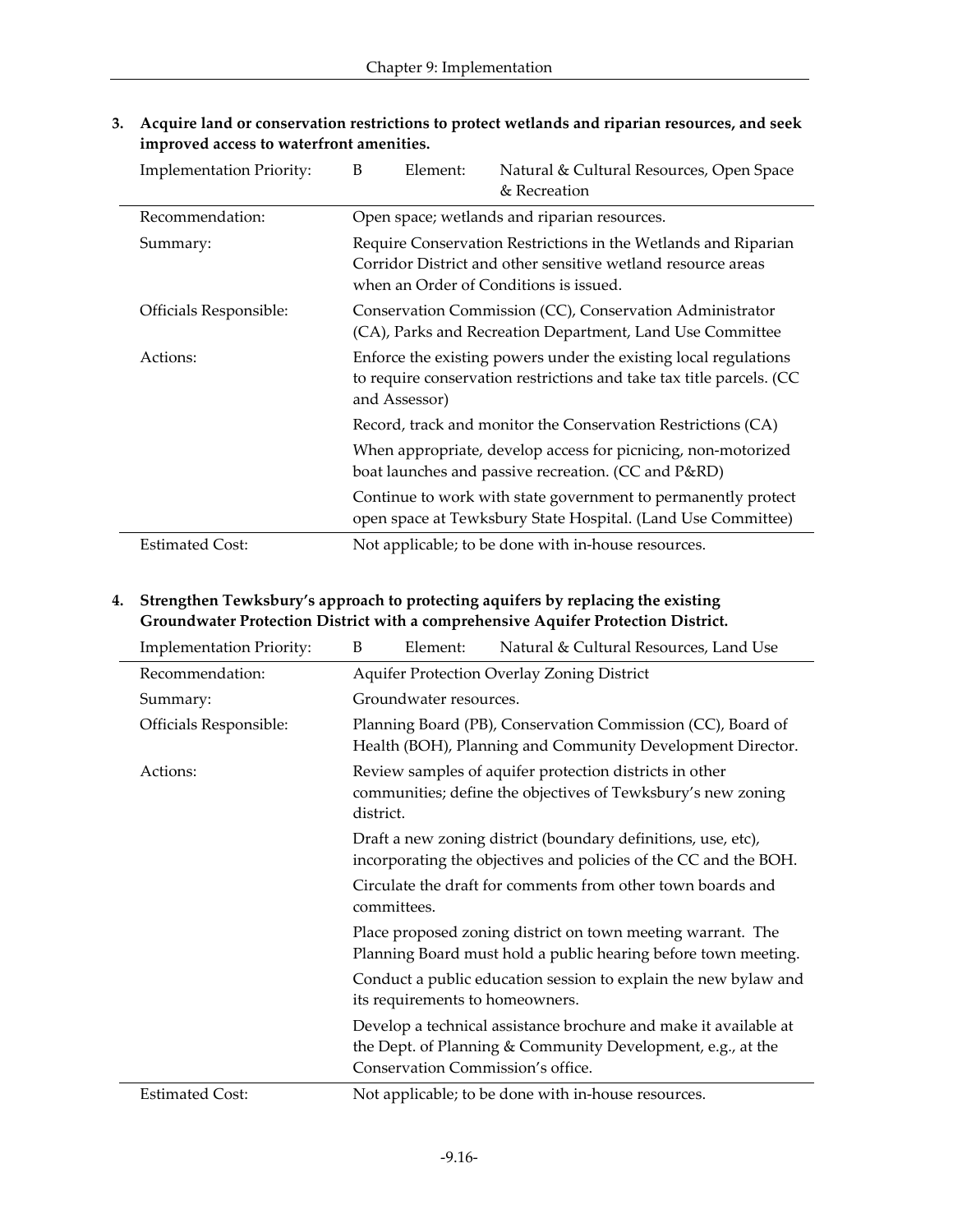| <b>Implementation Priority:</b> | B                                                                                                                       | Element:                                                                                                                                                                                                                                                                                                                      | Natural & Cultural Resources                                       |  |  |
|---------------------------------|-------------------------------------------------------------------------------------------------------------------------|-------------------------------------------------------------------------------------------------------------------------------------------------------------------------------------------------------------------------------------------------------------------------------------------------------------------------------|--------------------------------------------------------------------|--|--|
| Recommendation:                 |                                                                                                                         | Historic preservation; town center                                                                                                                                                                                                                                                                                            |                                                                    |  |  |
| Summary:                        |                                                                                                                         | Apply for and provide matching funds for a Survey and Planning<br>Grant from the Massachusetts Historical Commission (MHC) to<br>inventory historic resources. Focus first on the Town Center in<br>order to synchronize preservation initiatives with proposed<br>rezoning in that area (see also, Implementation Plan C.5). |                                                                    |  |  |
| Officials Responsible:          |                                                                                                                         | Tewksbury Historical Commission, Department of Planning and<br>Community Development.                                                                                                                                                                                                                                         |                                                                    |  |  |
| Actions:                        | Develop a Survey and Planning Grant Application to MHC to<br>request funds for a historic inventory in the town center. |                                                                                                                                                                                                                                                                                                                               |                                                                    |  |  |
|                                 |                                                                                                                         | Appropriate the necessary matching requirement.                                                                                                                                                                                                                                                                               |                                                                    |  |  |
|                                 | Procure for a preservation consultant and conduct the town<br>center survey.                                            |                                                                                                                                                                                                                                                                                                                               |                                                                    |  |  |
|                                 | Set priorities for future surveys, e.g. along Andover, Chandler<br>and Shawsheen Streets and South Tewksbury.           |                                                                                                                                                                                                                                                                                                                               |                                                                    |  |  |
| <b>Estimated Cost:</b>          |                                                                                                                         | condition of existing data.                                                                                                                                                                                                                                                                                                   | \$10,000-\$15,000 per survey, depending on size of survey area and |  |  |

**5. Increase the level of protect**i**on for historic resources by pursuing nominations to the National Register of Historic Places and considering local historic districts.**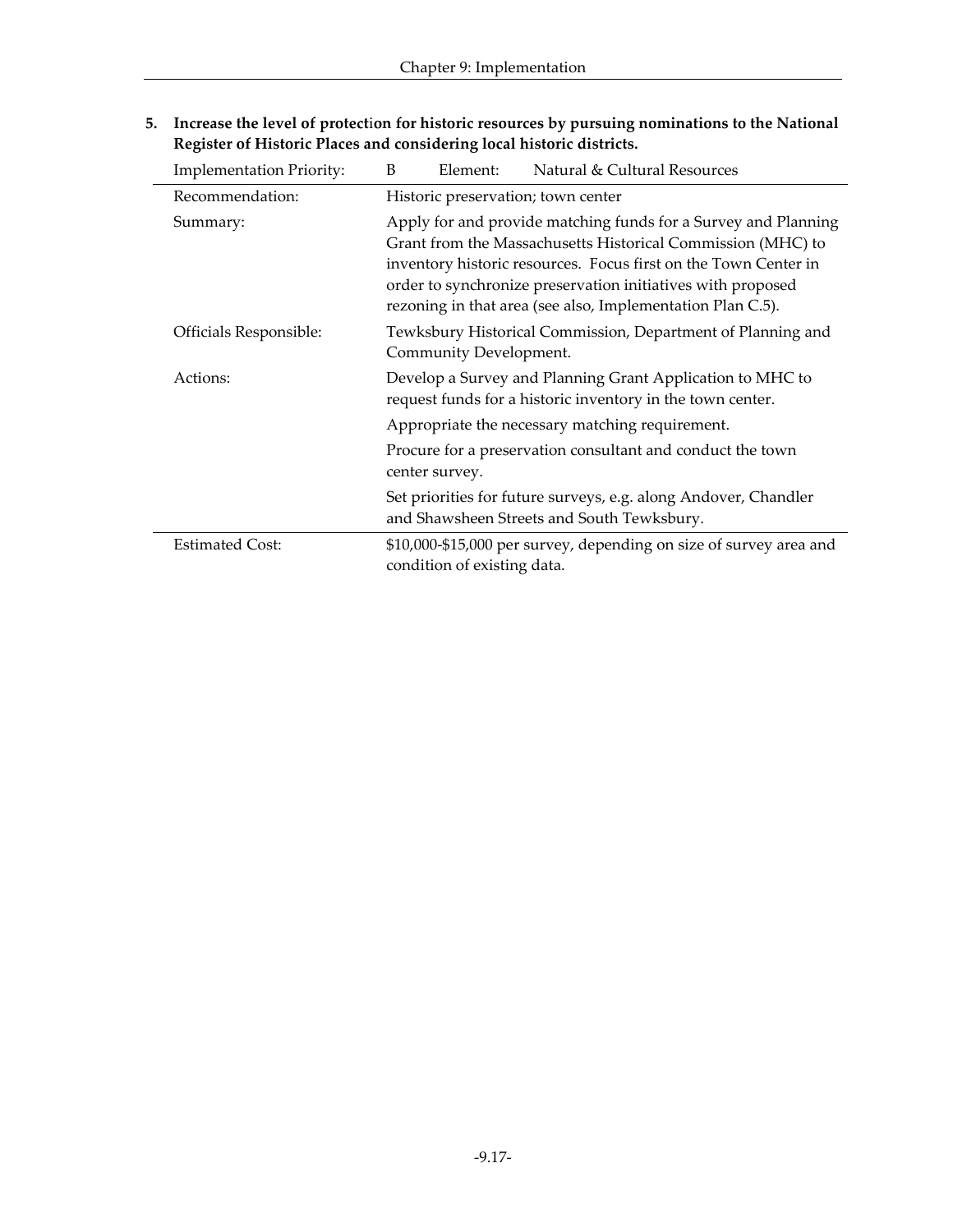| <b>Implementation Priority:</b> | Element:<br>Housing<br>B                                                                                                                                                                                                                                                                  |  |  |  |  |  |
|---------------------------------|-------------------------------------------------------------------------------------------------------------------------------------------------------------------------------------------------------------------------------------------------------------------------------------------|--|--|--|--|--|
| Recommendation:                 | Accessory apartment bylaw                                                                                                                                                                                                                                                                 |  |  |  |  |  |
| Summary:                        | Modify the existing "family suite" regulations to allow accessory<br>apartments as of right, subject to an affordable housing deed<br>restriction, and by special permit for homeowners who want to<br>create an accessory unit not subject to an affordable housing deed<br>restriction. |  |  |  |  |  |
| Officials Responsible:          | Planning Board (PB), Housing Partnership Committee (HPC),<br>Director of Planning and Community Development, Tewksbury<br>Housing Authority (HA).                                                                                                                                         |  |  |  |  |  |
| Actions:                        | Review samples of accessory bylaws in other communities and<br>define the objectives of Tewksbury's new bylaw.                                                                                                                                                                            |  |  |  |  |  |
|                                 | Draft a new bylaw, incorporating the objectives and policies of<br>the HPC.                                                                                                                                                                                                               |  |  |  |  |  |
|                                 | Circulate the draft bylaw for comments from other town boards<br>and committees.                                                                                                                                                                                                          |  |  |  |  |  |
|                                 | Place revised bylaw on town meeting warrant.                                                                                                                                                                                                                                              |  |  |  |  |  |
|                                 | Hold a public hearing on the proposed bylaw prior to town<br>meeting (PB).                                                                                                                                                                                                                |  |  |  |  |  |
|                                 | Set up income certification process with Tewksbury Housing<br>Authority to monitor for compliance with income requirements of<br>accessory apartment bylaw and to generate periodic reports for<br>DHCD.                                                                                  |  |  |  |  |  |
|                                 | Design a standard affirmative marketing plan for homeowners to<br>use when marketing affordable accessory apartments not<br>occupied by family members, and submit to DHCD for approval.                                                                                                  |  |  |  |  |  |
|                                 | Design a standard 15-year use restriction for affordable accessory<br>apartments and submit to DHCD for approval.                                                                                                                                                                         |  |  |  |  |  |
|                                 | Set up internal procedure for petitioning DHCD to add affordable<br>accessory apartments to Tewksbury's Chapter 40B inventory per<br>the requirements of 760 CMR 45.03.                                                                                                                   |  |  |  |  |  |
|                                 | After Attorney General approves the bylaw, conduct a public<br>education session to explain the new bylaw and its requirements<br>to homeowners.                                                                                                                                          |  |  |  |  |  |
|                                 | Develop a technical assistance brochure and make it available at<br>the Dept. of Planning & Community Development, e.g., at the<br>Building Inspector's office.                                                                                                                           |  |  |  |  |  |
| <b>Estimated Cost:</b>          | Not applicable; to be done with in-house resources.                                                                                                                                                                                                                                       |  |  |  |  |  |

**6. Modify existing accessory apartment regulations to simplify the permitting process for homeowners and encourage low-impact development of affordable housing units.**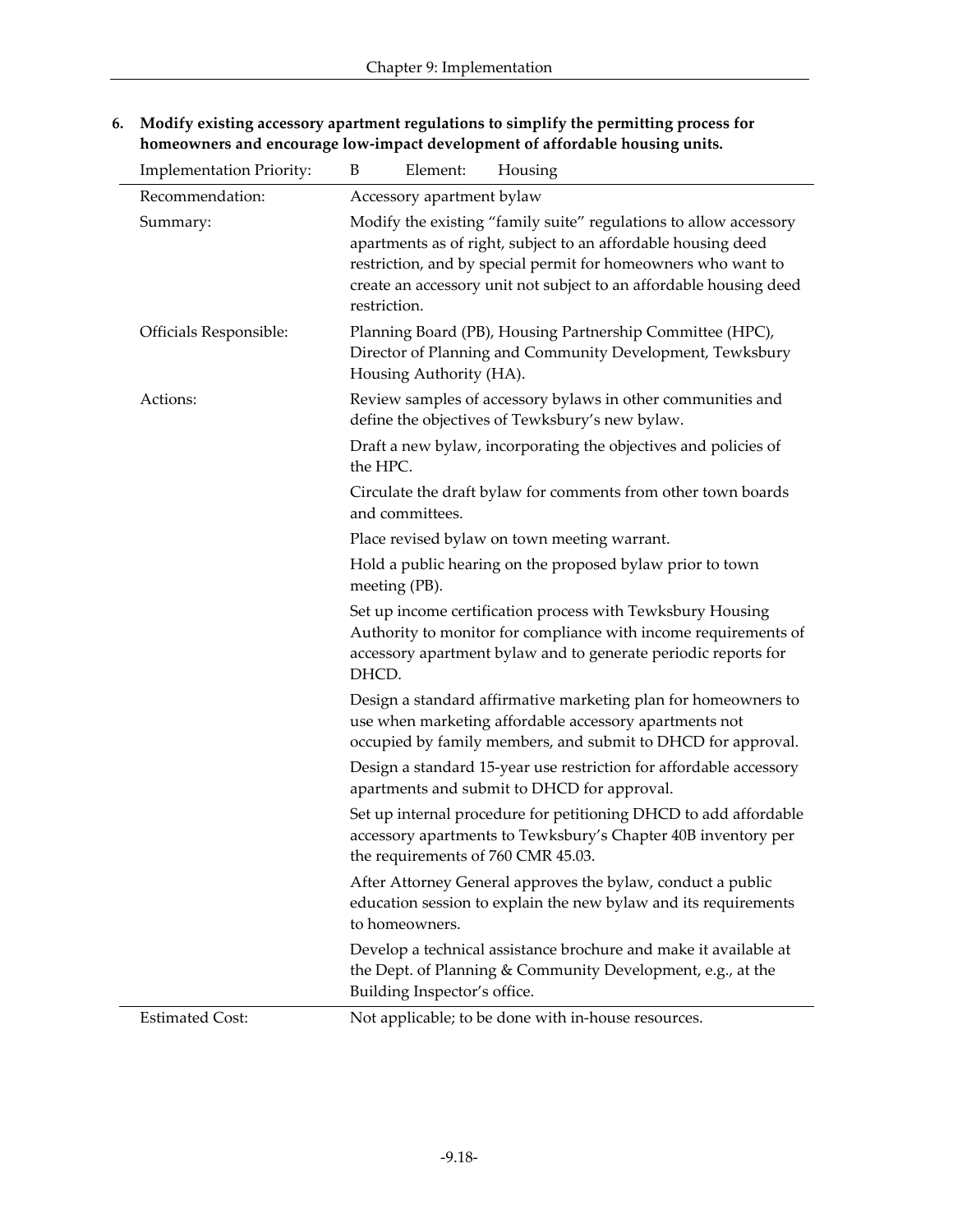**7. Identify priority sites for economic development, making redevelopment and reuse a priority in site selection. Adopt a long-range strategy to implement projects and determine appropriate roles and responsibilities for the town.**

| <b>Implementation Priority:</b> | Element:<br>Economic Development<br>B                                                                                                                                                                                                                                                                                                                                                                                                                                                                                                                                                                                                                                   |  |  |  |  |
|---------------------------------|-------------------------------------------------------------------------------------------------------------------------------------------------------------------------------------------------------------------------------------------------------------------------------------------------------------------------------------------------------------------------------------------------------------------------------------------------------------------------------------------------------------------------------------------------------------------------------------------------------------------------------------------------------------------------|--|--|--|--|
| Recommendation:                 | Economic Development                                                                                                                                                                                                                                                                                                                                                                                                                                                                                                                                                                                                                                                    |  |  |  |  |
| Summary:                        | Maximize efficiency in dealing with inquiries from developers<br>and businesses by identifying the town's priority areas for<br>economic development.                                                                                                                                                                                                                                                                                                                                                                                                                                                                                                                   |  |  |  |  |
| Officials Responsible:          | Planning Board (PB), Director of Planning and Community<br>Development, Town Manager, Conservation Commission (CC),<br>Conservation Administrator, DPW Director, Parks & Recreation<br>Director, (proposed) Economic Development Council.                                                                                                                                                                                                                                                                                                                                                                                                                               |  |  |  |  |
| Actions:                        | Identify all sites of interest for economic development and map<br>them using the town's recently installed GIS system. Focus on<br>areas that are established but underutilized for commercial and<br>industrial development.                                                                                                                                                                                                                                                                                                                                                                                                                                          |  |  |  |  |
|                                 | Review the feasibility of these sites based on environmental<br>resources, condition and capacity of roadways and relative<br>impact.                                                                                                                                                                                                                                                                                                                                                                                                                                                                                                                                   |  |  |  |  |
|                                 | Examine redevelopment case studies and widely used economic<br>development tools that may assist the town with this process.<br>(See Economic Development Element.)                                                                                                                                                                                                                                                                                                                                                                                                                                                                                                     |  |  |  |  |
|                                 | Conduct a barriers analysis for underutilized or contiguous sites<br>of interest and identify the constraints against investment and<br>realistic opportunities. Determine types of uses the town prefers<br>and "most feasible" uses, considering site conditions and local<br>priorities.                                                                                                                                                                                                                                                                                                                                                                             |  |  |  |  |
|                                 | Conduct code analysis to help determine possible uses for a<br>building "as is" or what would need to be done to retrofit the<br>building for other uses.                                                                                                                                                                                                                                                                                                                                                                                                                                                                                                               |  |  |  |  |
|                                 | Consult with regional planning and economic development<br>agencies to help identify potentially attractive business/real estate<br>investments for areas. Advocate for local preferences and<br>objectives.                                                                                                                                                                                                                                                                                                                                                                                                                                                            |  |  |  |  |
| <b>Estimated Cost:</b>          | Initial planning work can be done in-house. The cost of<br>individual projects will vary significantly depending on the site<br>and required scope of work. Assume \$15,000-\$50,000 per site,<br>but when architectural or highway technical services are<br>involved, assume \$100,000. The town should assist qualified<br>developers, such as by supporting applications to<br>MassDevelopment's Predevelopment Assistance Program for<br>early-stage projects, including feasibility and market studies.<br>The town should also establish a policy to determine when TIF<br>agreements are appropriate to meeting Tewksbury's economic<br>development objectives. |  |  |  |  |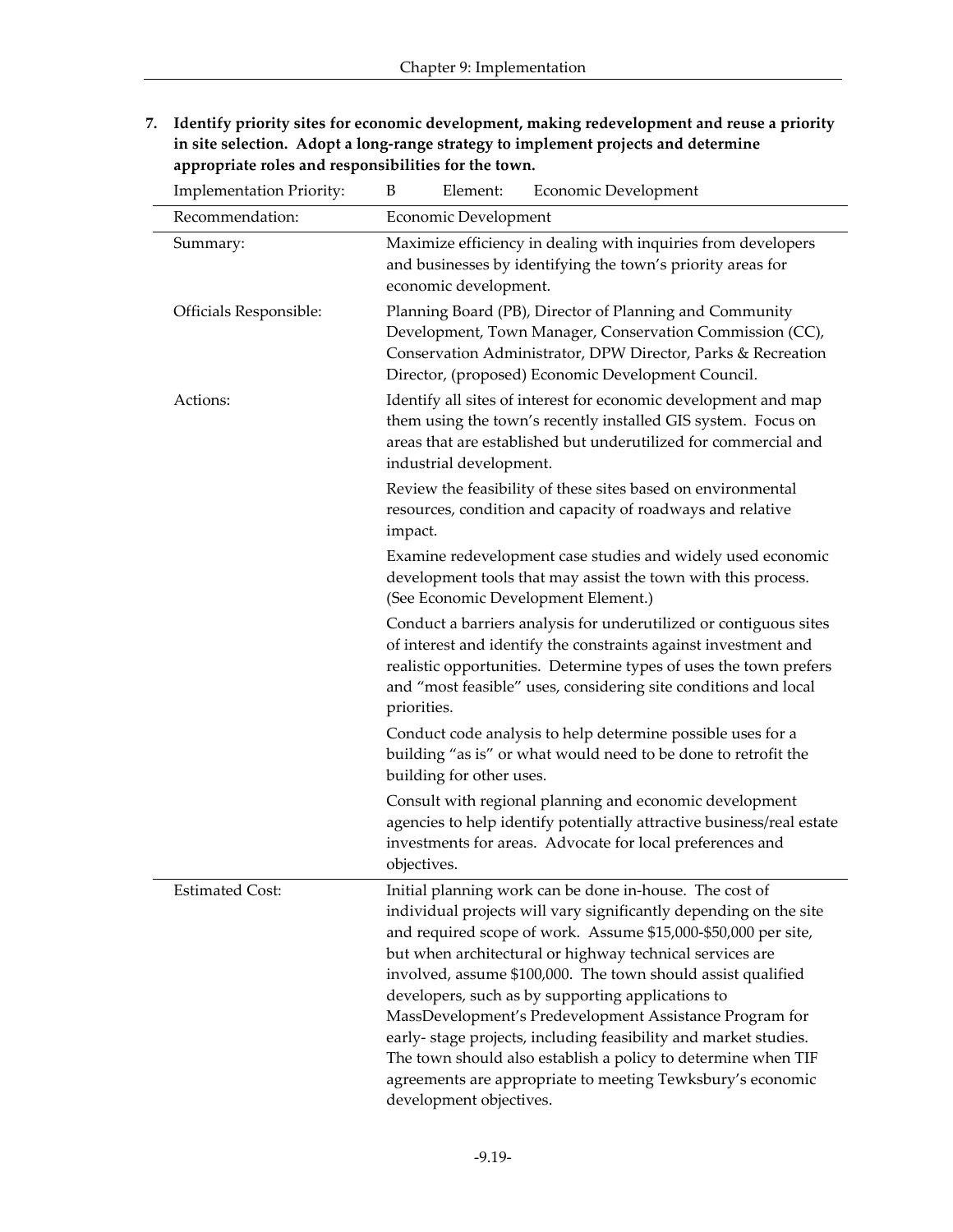| <b>Implementation Priority:</b> | $\subset$<br>Element:                                                                                                                                        | Natural & Cultural Resources, Open Space<br>& Recreation                                                                                                                                  |  |  |
|---------------------------------|--------------------------------------------------------------------------------------------------------------------------------------------------------------|-------------------------------------------------------------------------------------------------------------------------------------------------------------------------------------------|--|--|
| Recommendation:                 | Develop management plans for municipal property and<br>conservation areas.                                                                                   |                                                                                                                                                                                           |  |  |
| Summary:                        | Provide for a range of public uses and maximize habitat values<br>and flood control by developing plans to manage and monitor<br>town-owned resources areas. |                                                                                                                                                                                           |  |  |
| Officials Responsible:          |                                                                                                                                                              | Conservation Administrator (CA), Parks and Recreation Director,<br>DPW Director, Conservation Commission (CC)                                                                             |  |  |
| Actions:                        | Identify habitat types, plant communities and water resources on<br>town-owned property (CA)                                                                 |                                                                                                                                                                                           |  |  |
|                                 | any restrictions, use fees, etc. (CA)                                                                                                                        | Research Best Practices to determine needed management for<br>specific habit types at town-owned properties e.g. mowing,<br>burning, planting, signage. Determine allowed public uses and |  |  |
|                                 |                                                                                                                                                              | Develop maintenance work plan for specific sites and coordinate<br>tasks with the Parks Department, DPW and volunteers. (CA)                                                              |  |  |
|                                 | Monitor and enforce Conservation Restrictions and easements<br>held by the town (CC)                                                                         |                                                                                                                                                                                           |  |  |
| <b>Estimated Cost:</b>          | maintenance.                                                                                                                                                 | To be done with in-house resources. May need to increase permit<br>fees and/or use fees to pay for additional monitoring and                                                              |  |  |

## **C. Longer-Term Priorities**

#### **1. Develop and implement management plans for town-owned land and conservation areas.**

#### **2. Develop and improve public amenities at Tewksbury's ponds.**

| <b>Implementation Priority:</b> | Element:     | Natural & Cultural Resources                                                                                                                                                       |
|---------------------------------|--------------|------------------------------------------------------------------------------------------------------------------------------------------------------------------------------------|
|                                 |              | Open Space & Recreation                                                                                                                                                            |
| Recommendation:                 |              | Create public amenities at town ponds.                                                                                                                                             |
| Summary:                        | stewardship. | Enhance water quality at the town's ponds and encourage<br>recreation and enjoyment. Encourage volunteerism and                                                                    |
| Officials Responsible:          | Collector    | Conservation Administrator, Recreation Department, Tax                                                                                                                             |
| Actions:                        |              | Test water quality, review and distribute results. (CA)                                                                                                                            |
|                                 |              | Post signs and monitor trash removal, dumping. (CA)                                                                                                                                |
|                                 |              | Organize volunteer groups to "adopt" ponds or and other<br>significant habitat areas. (Recreation Department)                                                                      |
|                                 |              | Continue policy to take tax-title property and develop pondshore<br>parcels to create public access points for active and passive<br>recreation where appropriate. (Tax Collector) |
| <b>Estimated Cost:</b>          |              | To be done with in-house resources.                                                                                                                                                |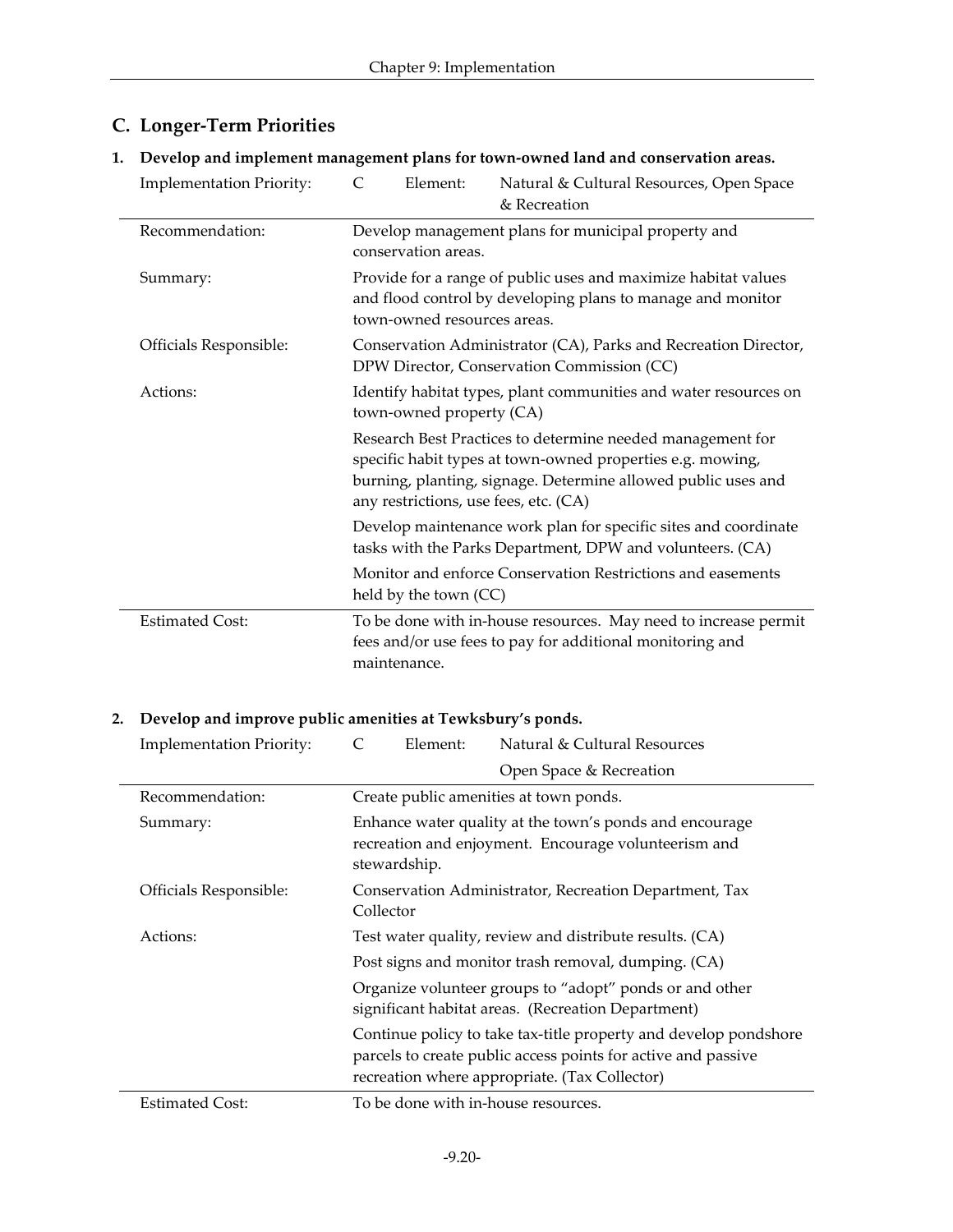| <b>Implementation Priority:</b> | Open Space & Recreation<br>Element:                                                                                                                                                                                                                                                              |  |
|---------------------------------|--------------------------------------------------------------------------------------------------------------------------------------------------------------------------------------------------------------------------------------------------------------------------------------------------|--|
| Recommendation:                 | Open space and recreation projects                                                                                                                                                                                                                                                               |  |
| Summary:                        | Identify projects and develop proposals for projects eligible for<br>Self-Help and "Environmental Justice" grants.                                                                                                                                                                               |  |
| Officials Responsible:          | Land Use Committee, Conservation Commission, Department of<br>Planning and Community Development, Recreation Director.                                                                                                                                                                           |  |
| Actions:                        | A representative from the Land Use Committee, the<br>Conservation Commission, the Recreation and Planning and<br>Community Development Departments should invite regional<br>open space groups and the City of Lowell to develop open space<br>and recreation projects of regional significance. |  |
|                                 | Invite representatives from the state's Self-Help and<br>Environmental Justice grant programs to review ideas for<br>projects and to visit sites.                                                                                                                                                |  |
|                                 | Use technical assistance provided by funding sources to develop<br>and submit competitive proposals.                                                                                                                                                                                             |  |
| <b>Estimated Cost:</b>          | Not applicable; to be done with in-house resources.                                                                                                                                                                                                                                              |  |

**3. Develop open space and recreation projects that are eligible for state or federal grants.**

#### **4. Continue to work toward resolution and clean-up of the Sutton Brook Disposal Area.**

 $\overline{\phantom{a}}$ 

 $\overline{a}$ 

| <b>Implementation Priority:</b> | C<br>Element:                   | Natural & Cultural Resources                                                                                                                                                                   |
|---------------------------------|---------------------------------|------------------------------------------------------------------------------------------------------------------------------------------------------------------------------------------------|
| Recommendation:                 |                                 | Sutton Brook Disposal Area and 21-E sites                                                                                                                                                      |
| Summary:                        |                                 | Resolve the status of the town's legal liability at Sutton Brook<br>Disposal Area and develop a re-use strategy.                                                                               |
| Officials Responsible:          |                                 | Department of Planning and Community Development                                                                                                                                               |
| Actions:                        | determine the town's liability. | Continue to work with DEP and the Region 1 EPA Office to                                                                                                                                       |
|                                 | clean-up.                       | Work with the Town of Wilmington to develop and submit a<br>joint application for a Superfund Redevelopment Project pilot<br>grant to develop a re-use plan for the site that coordinates site |
|                                 | neighborhood.                   | Seek technical assistance from EOEA to assess and develop<br>strategies for 21E sites in the town's Environmental Justice                                                                      |
|                                 |                                 | Research EOEA grant programs and develop application for<br>open space acquisition, site clean-up and redevelopment<br>opportunities in the town's Environmental Justice neighborhood.         |
| <b>Estimated Cost:</b>          |                                 | Subject to determination and extent of town's liability.                                                                                                                                       |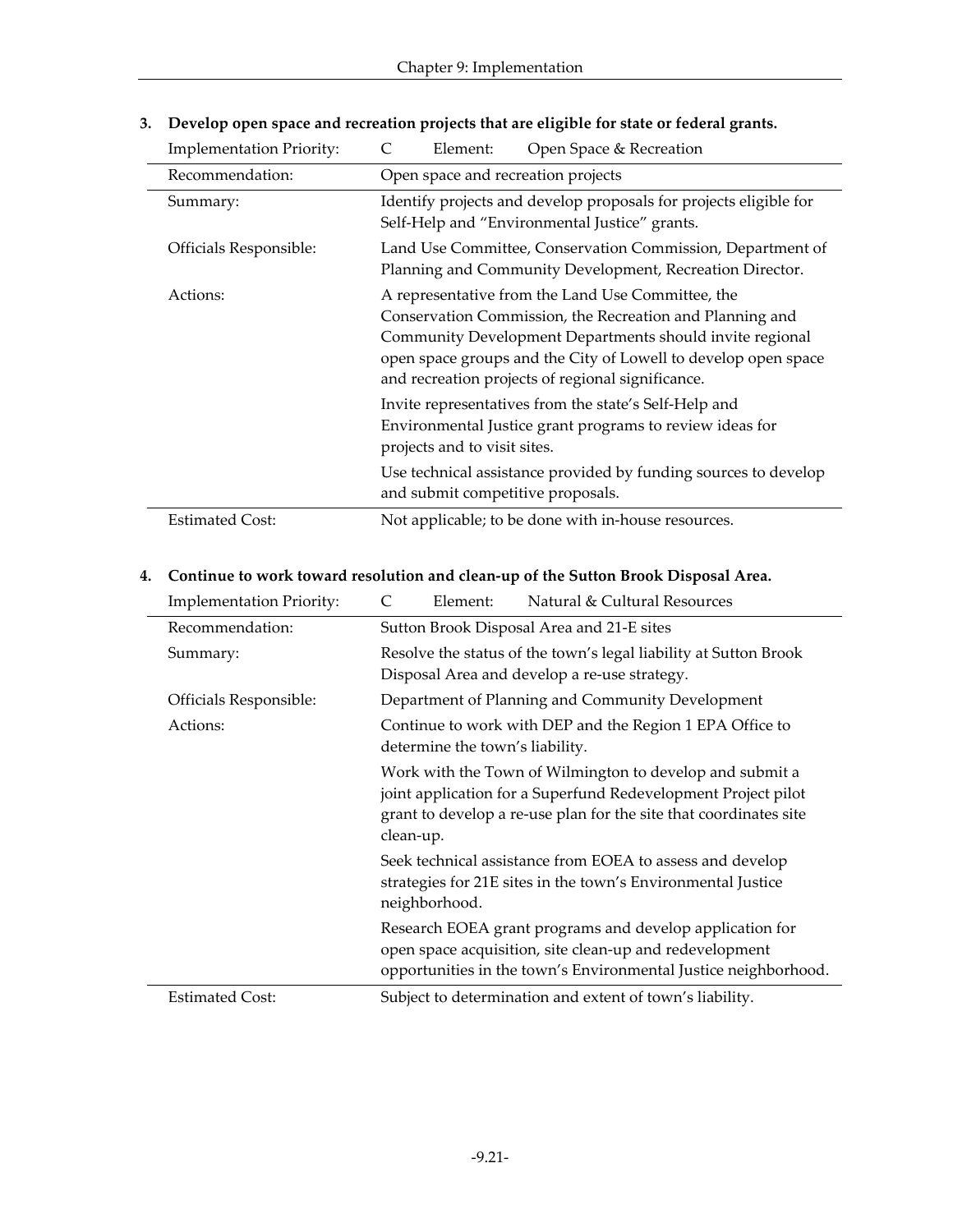| <b>Implementation Priority:</b>         | C<br>Natural & Cultural Resources<br>Element:                                                                                                                                                                                                                                                                                                                                                                                                                                                                                                            |
|-----------------------------------------|----------------------------------------------------------------------------------------------------------------------------------------------------------------------------------------------------------------------------------------------------------------------------------------------------------------------------------------------------------------------------------------------------------------------------------------------------------------------------------------------------------------------------------------------------------|
| Recommendation:                         | Historic preservation                                                                                                                                                                                                                                                                                                                                                                                                                                                                                                                                    |
| Summary:                                | Tewksbury has a sizeable inventory of historic properties and<br>they are not adequately protected by existing mechanisms or<br>policies. The town should seek nominations to the National<br>Register of Historic Places, including individual sites, structures<br>districts and objects, and consider establishing local historic<br>districts under G.L. c.40C. Following work in the Town Center<br>area, the town should conduct resource surveys along Andover,<br>Chandler and Shawsheen Streets and in various locations in<br>South Tewksbury. |
| Officials Responsible:                  | Board of Selectmen, Tewksbury Historical Commission,<br>Department of Planning and Community Development.                                                                                                                                                                                                                                                                                                                                                                                                                                                |
| Actions:                                | Consult with the Massachusetts Historical Commission (MHC) to<br>determine what needs to be done to bring Tewksbury's existing<br>Survey of Historic Resources up to current standards for National<br>Register nominations and/or local historic districts.                                                                                                                                                                                                                                                                                             |
|                                         | Apply for Survey & Planning Grants to survey high-priority<br>areas.                                                                                                                                                                                                                                                                                                                                                                                                                                                                                     |
| Local historic districts                | Appoint a local historic district study committee to determine the<br>appropriateness of local historic districts in one or more sections<br>of town, especially the town center. BOS must appoint the local<br>historic district study committee.                                                                                                                                                                                                                                                                                                       |
|                                         | Complete a preliminary study report (required for local historic<br>districts) and submit to Planning Board, MHC.                                                                                                                                                                                                                                                                                                                                                                                                                                        |
|                                         | Conduct a public hearing on proposed local historic district(s).                                                                                                                                                                                                                                                                                                                                                                                                                                                                                         |
|                                         | Present historic district bylaw and district map to town meeting<br>for approval. Requires 2/3 vote.                                                                                                                                                                                                                                                                                                                                                                                                                                                     |
| <b>National Register</b><br>nominations | Nominate significant sites, structures or areas to the National<br>Register and the State Register of Historic Places. Use MHC<br>Survey & Planning Grants to identify priorities and prepare<br>National Register nominations, supplementing the town's<br>existing Survey of Historic Resources.                                                                                                                                                                                                                                                       |
| Scenic roads                            | Designate streets identified in the Master Plan and the Survey of<br>Historic Resources as Scenic Roads, pursuant to G.L. C. 40<br>Section 15C. Roads must be approved by the Board of Selectmen.                                                                                                                                                                                                                                                                                                                                                        |
| <b>Estimated Cost:</b>                  | For budgetary purposes, assume \$1,500-\$2,500 per National<br>Register nomination. MHC's Survey and Planning Grants<br>Program can be used to prepare resource surveys and<br>preservation plans. The program requires a 50% match from the<br>community. Assume local matches of \$10,000-\$15,000 for area<br>surveys, depending on the scope of the project.                                                                                                                                                                                         |

**5. Protect Tewksbury's cultural and scenic assets with National Register nominations, local historic districts or neighborhood conservation districts, and the Scenic Roads Act.**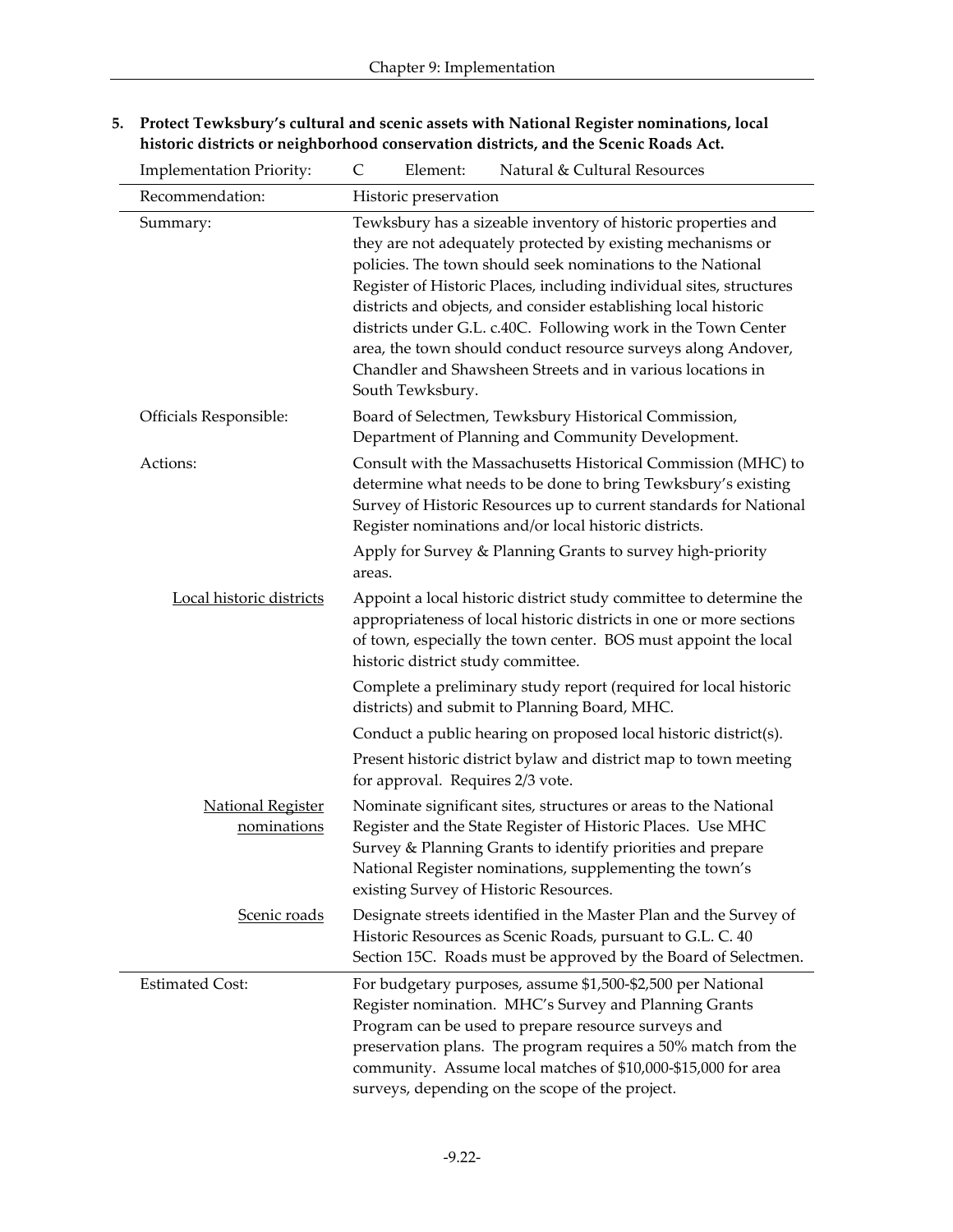| <b>Implementation Priority:</b> | $\mathcal{C}$<br>Traffic & Circulation, Land Use, Economic<br>Element:<br>Development.                                                                                                   |
|---------------------------------|------------------------------------------------------------------------------------------------------------------------------------------------------------------------------------------|
| Recommendation:                 | Parking standards                                                                                                                                                                        |
| Summary:                        | Conduct a comprehensive review of Tewksbury's current parking<br>requirements and consider reducing them and/or introducing<br>maximum parking standards                                 |
| Officials Responsible:          | Planning Board (PB), Director of Planning and Community<br>Development (DPCD)                                                                                                            |
| Actions:                        | Review Tewksbury's present parking requirements and compare<br>them to requirements in other suburban communities that have<br>recently updated their zoning bylaws.                     |
|                                 | Consult the APA on-line resource library for recommended<br>parking standards.                                                                                                           |
|                                 | Conduct a parking utilization survey at the town's largest<br>commercial/retail developments.                                                                                            |
|                                 | Draft a new bylaw that incorporates the objectives and policies of<br>the PB and SPRC in regards to reducing parking requirements<br>associated with certain kinds of development.       |
|                                 | Circulate the proposed bylaw to other town boards and staff for<br>comment, including Public Works and Police Departments.                                                               |
|                                 | Place the bylaw (as may be revised based on comments received)<br>on town meeting warrant. Planning Board must hold a public<br>hearing on the proposed bylaw prior to the town meeting. |
| <b>Estimated Cost:</b>          | Up to \$5,000; could possibly be done with volunteer labor<br>(collegiate or otherwise) or in-house resources                                                                            |

## **6. Review and revise the town's parking requirements.**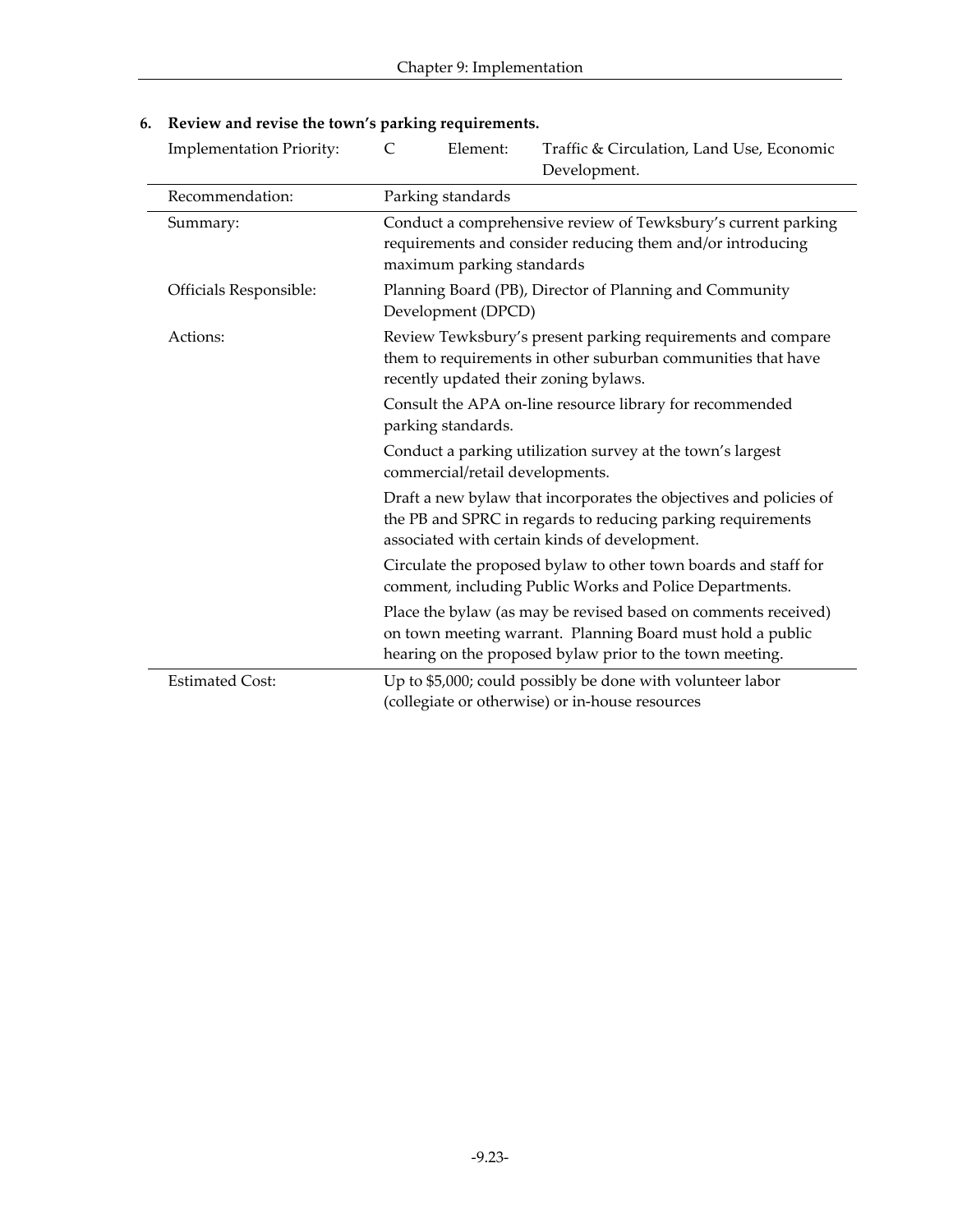| <b>Implementation Priority:</b> | Traffic & Circulation, Land Use.<br>$\mathsf{C}$<br>Element:                                                                             |
|---------------------------------|------------------------------------------------------------------------------------------------------------------------------------------|
| Recommendation:                 | Sidewalks; Phase II                                                                                                                      |
| Summary:                        | The Board of Selectmen should authorize the Sidewalk Committee<br>to undertake Phase II of the sidewalk plan                             |
| Officials Responsible:          | Board of Selectmen (BOS), Sidewalk Committee (SC), Department<br>of Public Works (DPW)                                                   |
| Actions:                        | The BOS should authorize the SC to undertake Phase II of the<br>sidewalk plan                                                            |
|                                 | The SC should undertake a series of public hearings in different<br>Tewksbury neighborhoods to assess town-wide needs and<br>concerns.   |
|                                 | The SC should present a shortlist of potential sidewalk<br>improvements for inclusion in the Phase II plan to the Board of<br>Selectmen. |
|                                 | The BOS should distribute the list for comment.                                                                                          |
|                                 | The BOS should prioritize the list for inclusion in Phase II of the<br>sidewalk plan.                                                    |
|                                 | The SC should develop a draft version of the Phase II plan                                                                               |
|                                 | The SC should confer with the DPW regarding quantities and<br>construction costs as it develops the draft                                |
|                                 | The SC should present a final version of the Phase II plan to the<br>Board of Selectmen for review, comment and approval                 |
|                                 | The BOS should approve and adopt the Phase II plan                                                                                       |
| <b>Estimated Cost:</b>          | Not applicable; done with in-house resources                                                                                             |
|                                 |                                                                                                                                          |

#### **7. Continue to monitor the town's sidewalk needs and undertake "Phase II" of the Sidewalks Plan.**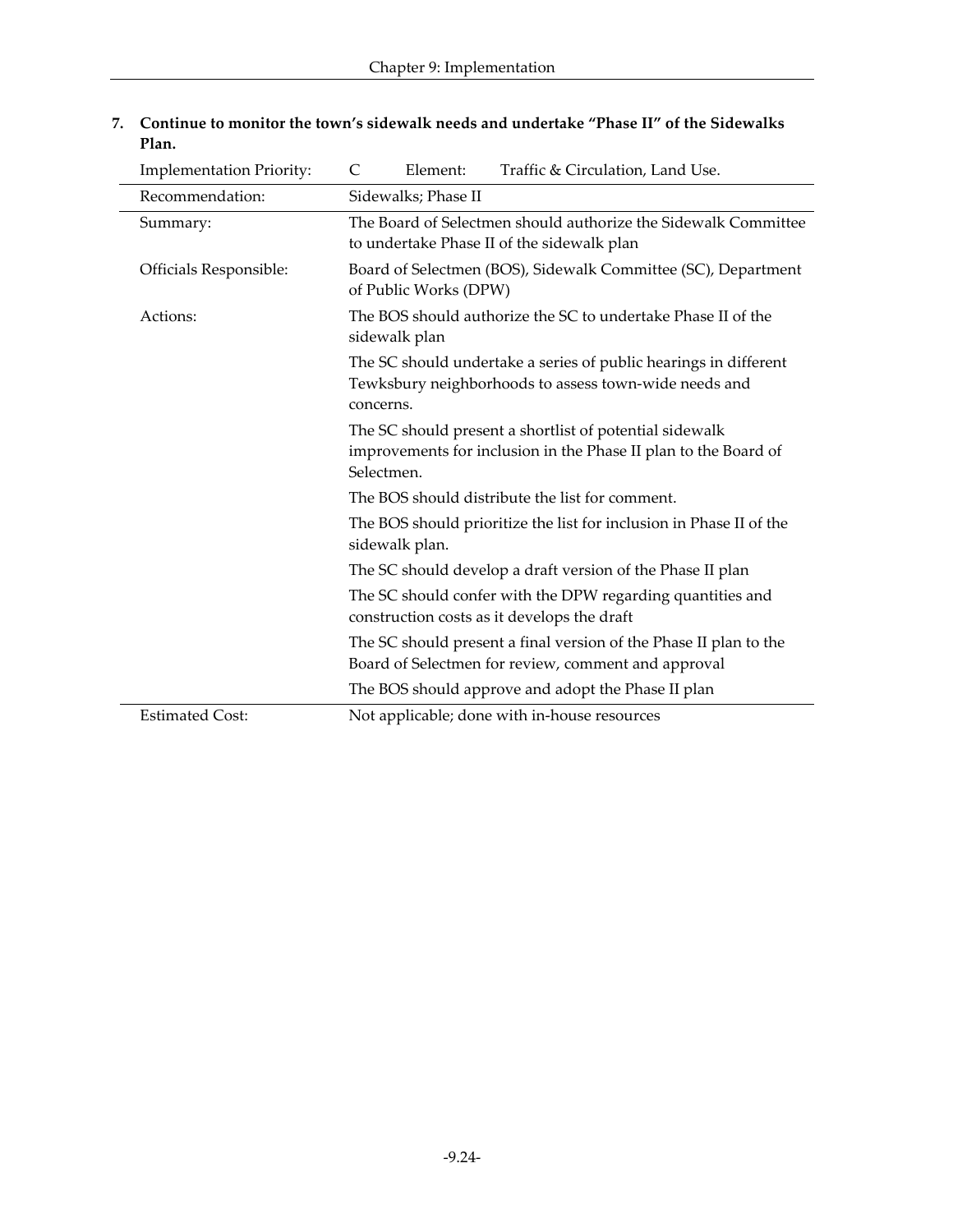| <b>Implementation Priority:</b> | Traffic & Circulation, Land Use.<br>C<br>Element:                                                                                                                                                                                                    |
|---------------------------------|------------------------------------------------------------------------------------------------------------------------------------------------------------------------------------------------------------------------------------------------------|
| Recommendation:                 | East Street; quality of life, performance standards                                                                                                                                                                                                  |
| Summary:                        | Supplement traditional density and dimensional controls with<br>performance standards for non-residential development, focusing<br>on environmental, noise and traffic standards to reduce conflicts<br>between industrial and residential land uses |
| Officials Responsible:          | Planning Board (PB), Code Enforcement Officer (CEO), Safety<br>Committee (SC), Director of Planning and Community<br>Development                                                                                                                     |
| Actions:                        | Obtain and review samples of performance standards for non-<br>residential development in effect in other communities and define<br>the objectives of Tewksbury's new standards.                                                                     |
|                                 | Draft a new zoning bylaw that incorporates the objectives and<br>policies of the PB in regard to performance standards for non-<br>residential development.                                                                                          |
|                                 | Circulate the proposed bylaw for comment, followed by a joint<br>meeting of the PB, CEO and SC to review the comments and<br>revise the proposed bylaw.                                                                                              |
|                                 | Place new/revised bylaws on town meeting warrant. Planning<br>Board must hold a public hearing prior to the town meeting.                                                                                                                            |
|                                 | Director of Planning and Community Development and CEO<br>should develop a monitoring and enforcement plan for the new<br>standards.                                                                                                                 |
| <b>Estimated Cost:</b>          | Not applicable; done with in-house resources                                                                                                                                                                                                         |

**8. Establish performance standards tailored to conditions along East Street and apply the standards to all non-residential development.**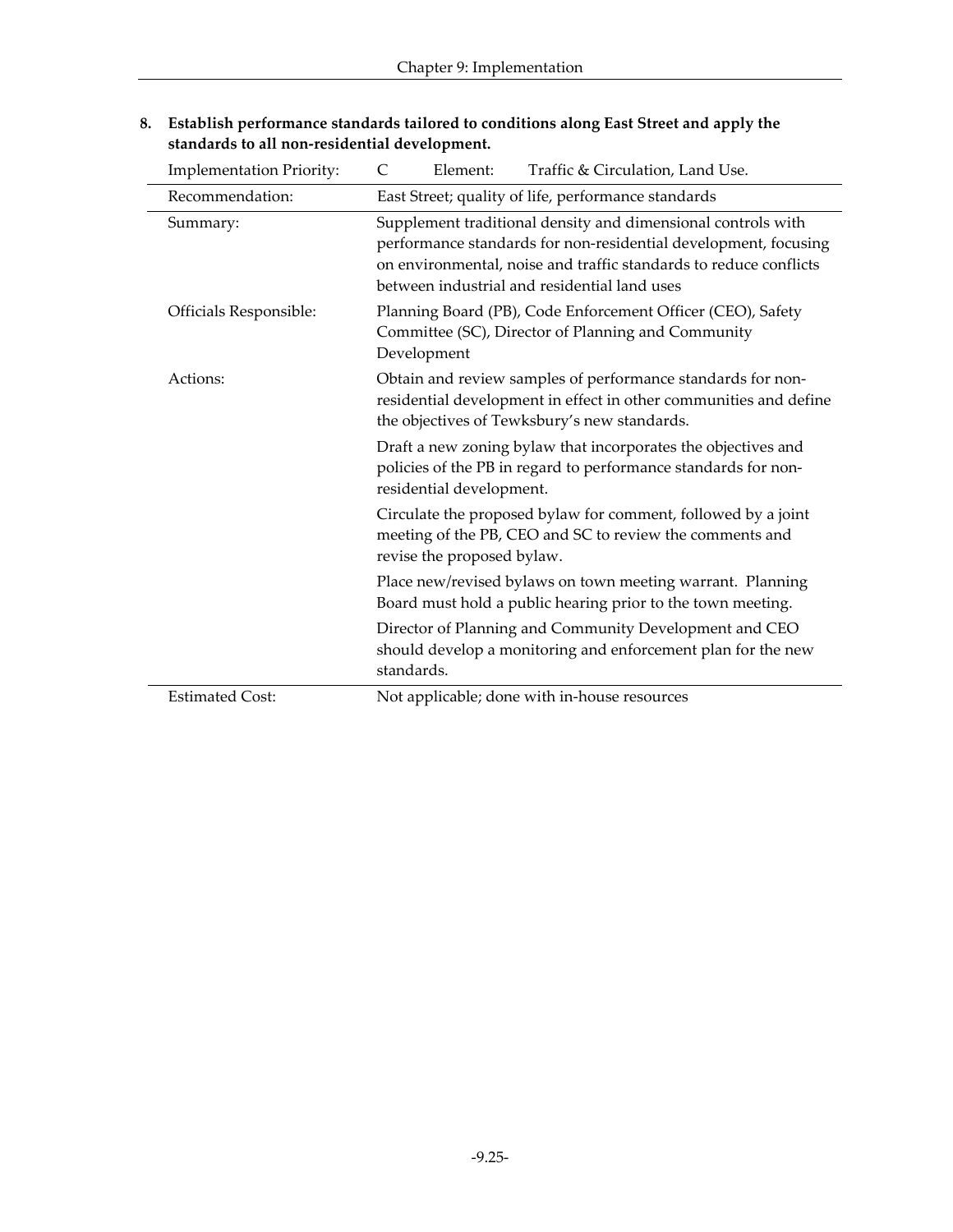**9. Acquire land along East Street to accomplish two objectives of the master plan: a buffer zone that protects residential areas from the impacts of nearby industrial operations, and to expand the town's right-of-way for bicycle and pedestrian access.**

| <b>Implementation Priority:</b> | Traffic & Circulation, Land Use.<br>C<br>Element:                                                                                                                                                                                                                                                                                                                                                                                                             |
|---------------------------------|---------------------------------------------------------------------------------------------------------------------------------------------------------------------------------------------------------------------------------------------------------------------------------------------------------------------------------------------------------------------------------------------------------------------------------------------------------------|
| Recommendation:                 | East Street; quality of life. Pedestrian and bicycle access                                                                                                                                                                                                                                                                                                                                                                                                   |
| Summary:                        | Addressing land use and traffic conflicts on East Street will<br>require more than zoning regulations. In the long run, Tewksbury<br>needs to acquire land for two purposes: to develop a buffer zone<br>between residential and industrial areas, and to provide safe non-<br>vehicular access to and from the Town Center area. These<br>recommendations must be carried out in conjunction with<br>rezoning proposals for various sections of East Street. |
| Officials Responsible:          | Department of Planning and Community Development (DPCD),<br>Open Space Committee (OSC), Capital Improvements Plan<br>Committee (CIPC), Finance Committee (FC)                                                                                                                                                                                                                                                                                                 |
| Actions:                        | Identify East Street parcels that should be included in a buffer<br>zone.                                                                                                                                                                                                                                                                                                                                                                                     |
|                                 | Identify parcels that offer potential for the town to expand its<br>right of way.                                                                                                                                                                                                                                                                                                                                                                             |
|                                 | Evaluate all parcels based on current uses, estimated value and<br>potential for ownership transfer.                                                                                                                                                                                                                                                                                                                                                          |
|                                 | Consult with the Open Space Committee to prioritize properties<br>for procurement, working to achieve consistency with the town's<br>Open Space and Recreation Plan.                                                                                                                                                                                                                                                                                          |
|                                 | Present the Capital Improvements Plan Committee (CIPC) with a<br>10-year plan for acquiring and financing land purchases on East<br>Street.                                                                                                                                                                                                                                                                                                                   |
|                                 | Obtain authorization from town meeting to fund the plan                                                                                                                                                                                                                                                                                                                                                                                                       |
|                                 | Review zoning regulations to assure consistency between<br>development requirements and buffer zone plan.                                                                                                                                                                                                                                                                                                                                                     |
| <b>Estimated Cost:</b>          | Unknown. Depending on the number of parcels targeted, the cost<br>could exceed \$2M to acquire land for a buffer zone, and<br>approximately \$1N to expand the town's right-of-way.                                                                                                                                                                                                                                                                           |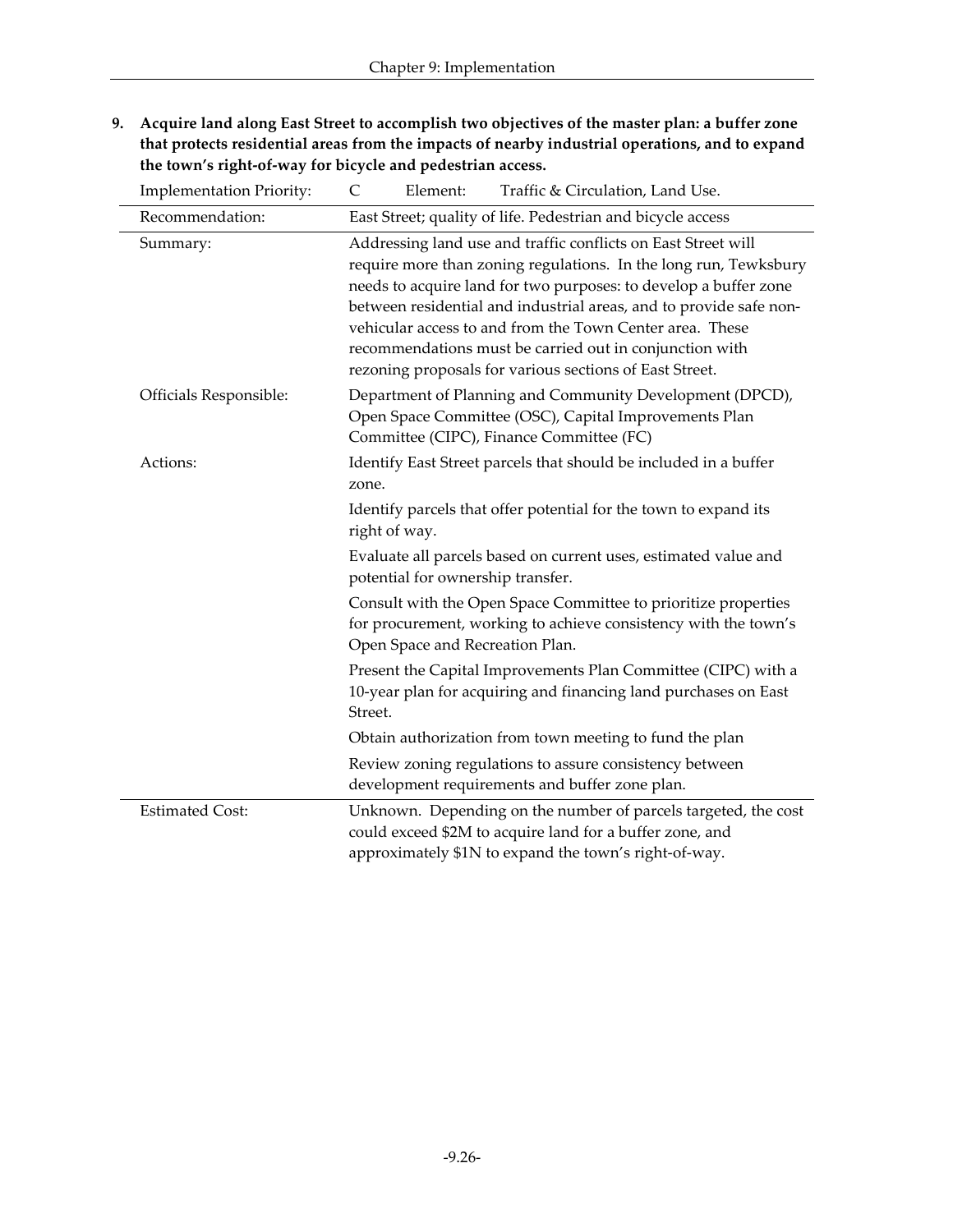| <b>Implementation Priority:</b> | Traffic & Circulation, Land Use.<br>Element:<br>C                                                                                                                                                                                                                                     |
|---------------------------------|---------------------------------------------------------------------------------------------------------------------------------------------------------------------------------------------------------------------------------------------------------------------------------------|
| Recommendation:                 | Develop an enforcement plan for industrial uses along East Street.                                                                                                                                                                                                                    |
| Summary:                        | Tewksbury needs an enforcement strategy to ensure compliance<br>with local health, safety and land use codes as they apply to<br>industrial uses in the East Street area.                                                                                                             |
| Officials Responsible:          | Code Enforcement Officer (CEO), Safety Committee (SC), Board of<br>Health (BOH), Department of Public Safety (DPS), Office of<br>Planning and Community Development (OPCD)                                                                                                            |
| Actions:                        | The Code Enforcement Officer, Safety Committee, Board of<br>Health, Department of Public Safety and Office of Planning and<br>Community Development should perform a comprehensive<br>review of all applicable codes and regulations as they apply to<br>industrial uses in Tewksbury |
|                                 | Representatives of each office or committee should meet to review<br>their findings and create a matrix of applicable codes and<br>enforcement authority/responsibilities                                                                                                             |
|                                 | A representative of each office or committee should be designated<br>as the contact for questions and/or complaints related to industrial<br>properties                                                                                                                               |
|                                 | An enforcement inspection schedule should be established,<br>perhaps on a quarterly basis                                                                                                                                                                                             |
|                                 | Representatives of each office or committee should meet after<br>quarterly inspections to discuss findings, violations or problem<br>properties                                                                                                                                       |
|                                 | Property owners/business owners should be notified of violations<br>in a coordinated manner                                                                                                                                                                                           |
| <b>Estimated Cost:</b>          | Not applicable; may actually produce revenue if fines are levied<br>on violators                                                                                                                                                                                                      |

#### **10. Develop and implement enforcement plans to assure that industrial uses comply with local health, safety and land use regulations.**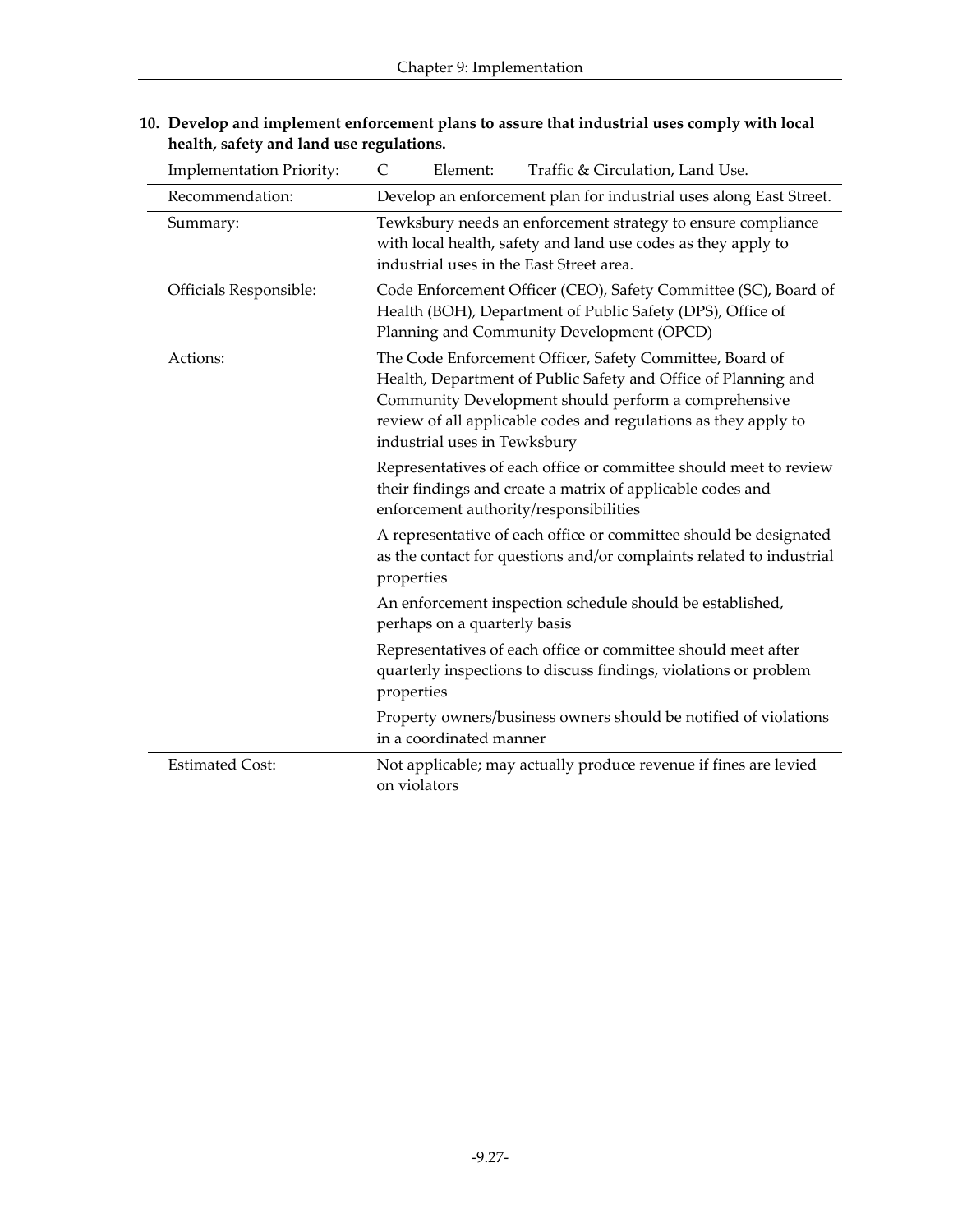| <b>Implementation Priority:</b> | Traffic & Circulation<br>$\mathsf{C}$<br>Element:                                                                                                                                                                                                                               |
|---------------------------------|---------------------------------------------------------------------------------------------------------------------------------------------------------------------------------------------------------------------------------------------------------------------------------|
| Recommendation:                 | Secure TIP improvements along East Street.                                                                                                                                                                                                                                      |
| Summary:                        | Town representatives should work closely with the Northern<br>Middlesex Council of Governments (NMCOG) to secure monies<br>for design and construction of improvements to East Street<br>through the regional Transportation Improvement Plan (TIP)<br>process.                 |
| Officials Responsible:          | Board of Selectmen (BOS), NMCOG Representative, Director of<br>Planning and Community Development, Town Engineer (TE)                                                                                                                                                           |
| Actions:                        | Tewksbury's NMCOG Representative should meet with a<br>representative of NMCOG's transportation division to discuss the<br>status of proposed East Street improvements.                                                                                                         |
|                                 | Tewksbury's NMCOG Representative should meet with the Board<br>of Selectmen to discuss the status of the proposed East Street<br>improvements.                                                                                                                                  |
|                                 | The BOS should consider lobbying with the town's elected state<br>officials to ensure financing of projects contained in the TIP.                                                                                                                                               |
|                                 | The Director of Planning and Community Development should<br>meet with the Town Engineer to review plans for proposed<br>improvements at the East Street/Chandler Street intersection.                                                                                          |
|                                 | Tewksbury's NMCOG Representative should schedule regular<br>meetings with a representative of NMCOG's transportation<br>division to keep up to date on the status of projects and push for<br>resolution of problems that are impacting the completion of<br>proposed projects. |
| <b>Estimated Cost:</b>          | Not applicable <i>unless</i> the Town has some financial requirement to<br>match a portion of project costs.                                                                                                                                                                    |

#### **11. Actively pursue inclusion of East Street improvements in the regional Transportation Improvement Plan (TIP).**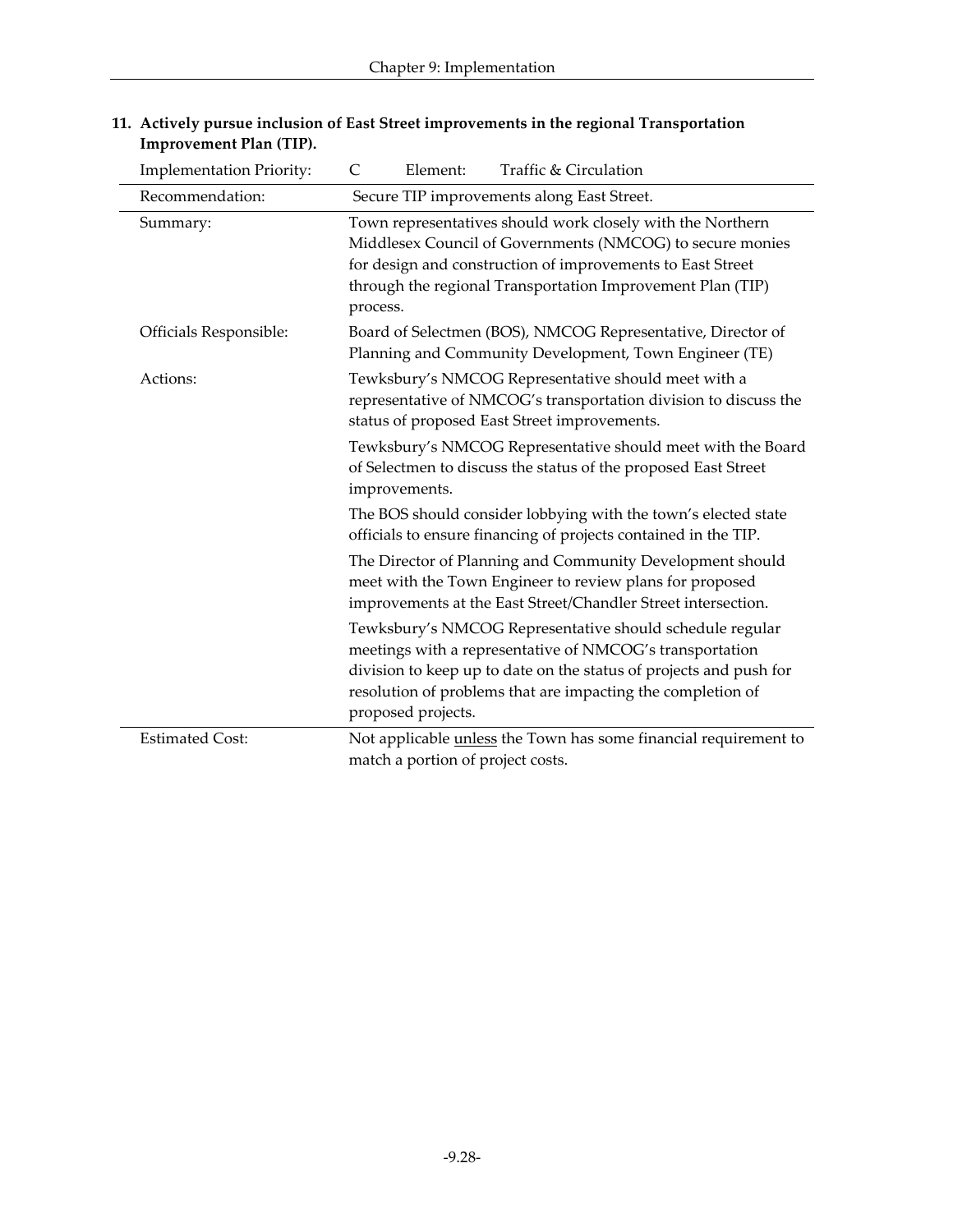## **D. Flexible Priorities**

**1. Prepare, adopt and implement a local housing plan, including regulatory and non-regulatory techniques that are most likely to succeed in Tewksbury.**

| <b>Implementation Priority:</b> | Element:<br>Housing<br>D                                                                                                                                                                                                                                                                                                                                                                                                                                                                                                                                                                                                                                                                                                    |
|---------------------------------|-----------------------------------------------------------------------------------------------------------------------------------------------------------------------------------------------------------------------------------------------------------------------------------------------------------------------------------------------------------------------------------------------------------------------------------------------------------------------------------------------------------------------------------------------------------------------------------------------------------------------------------------------------------------------------------------------------------------------------|
| Recommendation:                 | Affordable housing; Chapter 40B                                                                                                                                                                                                                                                                                                                                                                                                                                                                                                                                                                                                                                                                                             |
| Summary:                        | Tewksbury would benefit from preparing a local housing plan<br>that focuses on the town's needs, not state-defined housing<br>needs. Chapter 40B is very controversial in Tewksbury. If the<br>town expects to succeed at gaining control over affordable<br>housing development and protect against large, unwanted<br>comprehensive permits, all town boards must work toward a<br>common set of housing objectives. In addition, the town needs<br>several mechanisms to create and preserve affordable housing<br>because a single tool is inadequate (including comprehensive<br>permits). Finally, Tewksbury needs additional capacity for<br>affordable housing planning, permitting, development and<br>monitoring. |
| Officials Responsible:          | Housing Partnership Committee (HPC), Planning Board (PB),<br>Department of Planning and Community Development.                                                                                                                                                                                                                                                                                                                                                                                                                                                                                                                                                                                                              |
| Actions:                        | Confirm the town's existing inventory of Chapter 40B units.<br>Identify units that may be eligible for addition to the Chapter 40B<br>Inventory but which have not yet been listed.                                                                                                                                                                                                                                                                                                                                                                                                                                                                                                                                         |
| Use of town property            | Complete a review of town-owned property that may be suitable<br>for affordable housing development.<br>Consult with residents of surrounding neighborhoods and town<br>departments with jurisdiction over or a potential interest in each<br>property, and determine suitability for affordable housing use.<br>Seek town meeting approval to dispose of property, through sale<br>or lease, subject to affordable housing use restrictions.                                                                                                                                                                                                                                                                               |
| Zoning                          | Procure for qualified developers and proceed with disposition.<br>Amend the Zoning Bylaw by adding "inclusionary" zoning to the<br>town's Residential District regulations. Use Tewksbury's existing<br>Multi-Family Development (MFD) bylaw as a model.<br>Write inclusionary regulations for residential uses in mixed-use<br>and elderly housing development.<br>Submit the proposed bylaws for a town meeting warrant. The<br>Planning Board must hold a public hearing prior to town<br>meeting.<br>Prepare an informational brochure and developer guidelines for<br>distribution through the Planning and Community Development<br>Department.                                                                       |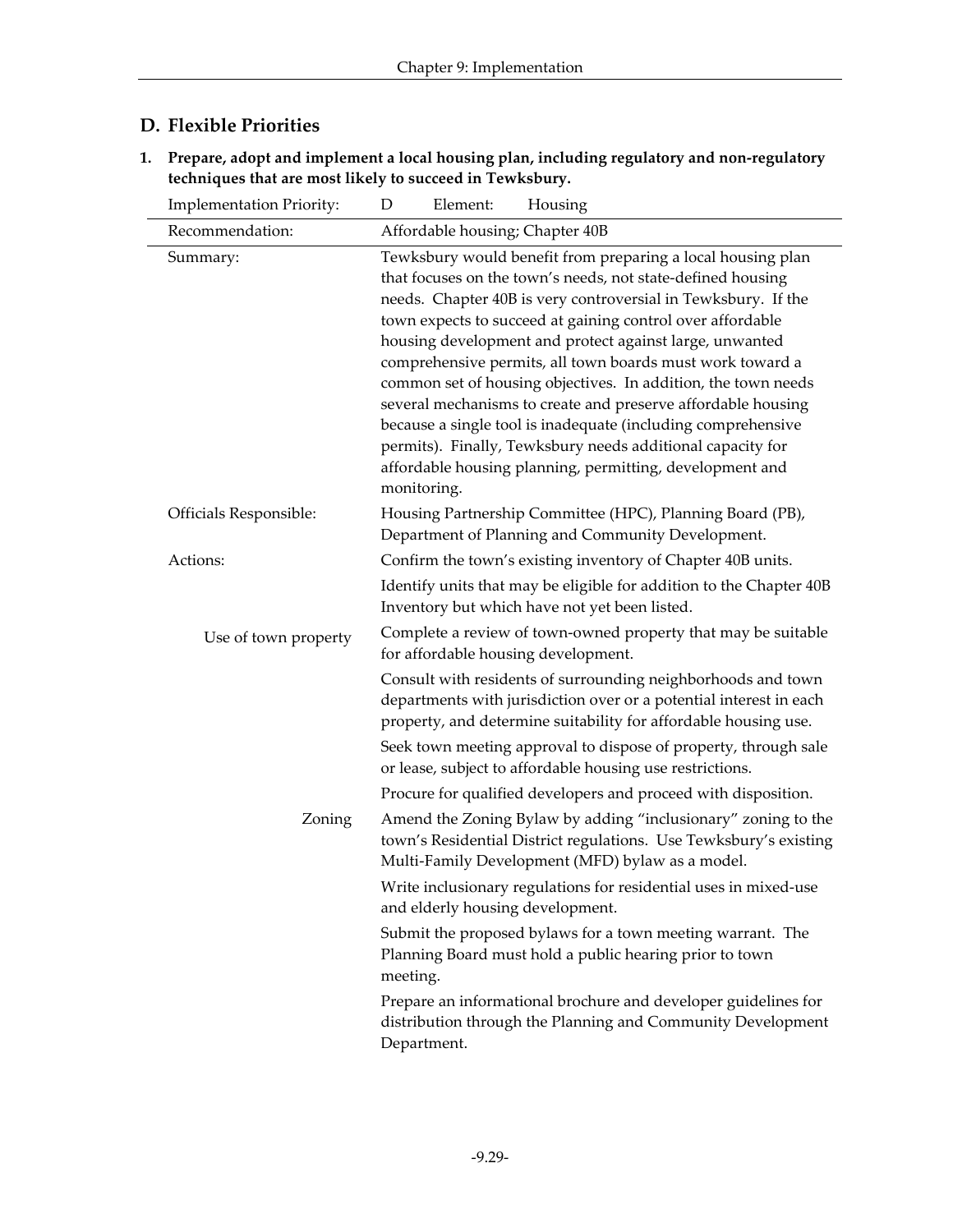| <b>Implementation Priority:</b> | Element:<br>Housing<br>D                                                                                                                                                                                                                                                                                                                                                                                                                                                                                                                   |  |  |
|---------------------------------|--------------------------------------------------------------------------------------------------------------------------------------------------------------------------------------------------------------------------------------------------------------------------------------------------------------------------------------------------------------------------------------------------------------------------------------------------------------------------------------------------------------------------------------------|--|--|
| Recommendation:                 | Affordable housing; Chapter 40B                                                                                                                                                                                                                                                                                                                                                                                                                                                                                                            |  |  |
| Local capacity                  | Establish an Office of Neighborhood Development under the<br>Department of Community Development (see Housing Element).                                                                                                                                                                                                                                                                                                                                                                                                                    |  |  |
|                                 | Create a local non-profit development corporation to act as<br>Tewksbury's partner in carrying out local initiative housing<br>developments.                                                                                                                                                                                                                                                                                                                                                                                               |  |  |
|                                 | Obtain resources from the HOME Investment Partnership<br>Program or CDBG to acquire, renovate and sell or rent existing<br>homes to lower-income households.                                                                                                                                                                                                                                                                                                                                                                               |  |  |
|                                 | Institute cooperative arrangements with the Tewksbury Housing<br>Authority or an established regional organization to monitor for<br>compliance with affordable housing use restrictions and act on<br>rights of first refusal to acquire LIP units that may be lost upon<br>resale.                                                                                                                                                                                                                                                       |  |  |
|                                 | Determine monitoring costs, establish a fee structure and<br>incorporate it into bylaws that require or allow affordable<br>housing development.                                                                                                                                                                                                                                                                                                                                                                                           |  |  |
|                                 | Establish a special revenue fund for proceeds from sale of town<br>property, LIP units and inclusionary zoning fees in order to<br>finance future local initiative projects.                                                                                                                                                                                                                                                                                                                                                               |  |  |
| <b>Local Initiative Program</b> | Establish a process for adding new affordable housing units<br>created by the town or private developers to the Chapter 40B<br>Inventory, i.e., as Local Initiative Program (LIP) units.                                                                                                                                                                                                                                                                                                                                                   |  |  |
|                                 | Identify opportunities to address three housing needs that are<br>evident in local statistics: rental housing for families, rental<br>housing for senior citizens, and homeownership units for young<br>citizens, e.g., "starter" homes.                                                                                                                                                                                                                                                                                                   |  |  |
| <b>Estimated Cost:</b>          | Most recommendation can be accomplished in-house. However,<br>the town should retain a qualified attorney to develop a standard<br>affordable housing deed restriction and regulatory agreement for<br>use in all local initiative projects.                                                                                                                                                                                                                                                                                               |  |  |
|                                 | To establish an Office of Neighborhood Development in the<br>Department of Planning and Community Development, the town<br>will need to spend approximately \$45,000 per year. This amount<br>assumes a part-time housing planner (staff or consultant) and<br>associated costs. A portion (but not all) of the cost could be offset<br>by grant revenue if the town decides to create a housing<br>acquisition and rehabilitation program with CDBG or HOME<br>funds and by developer fees for review of affordable housing<br>proposals. |  |  |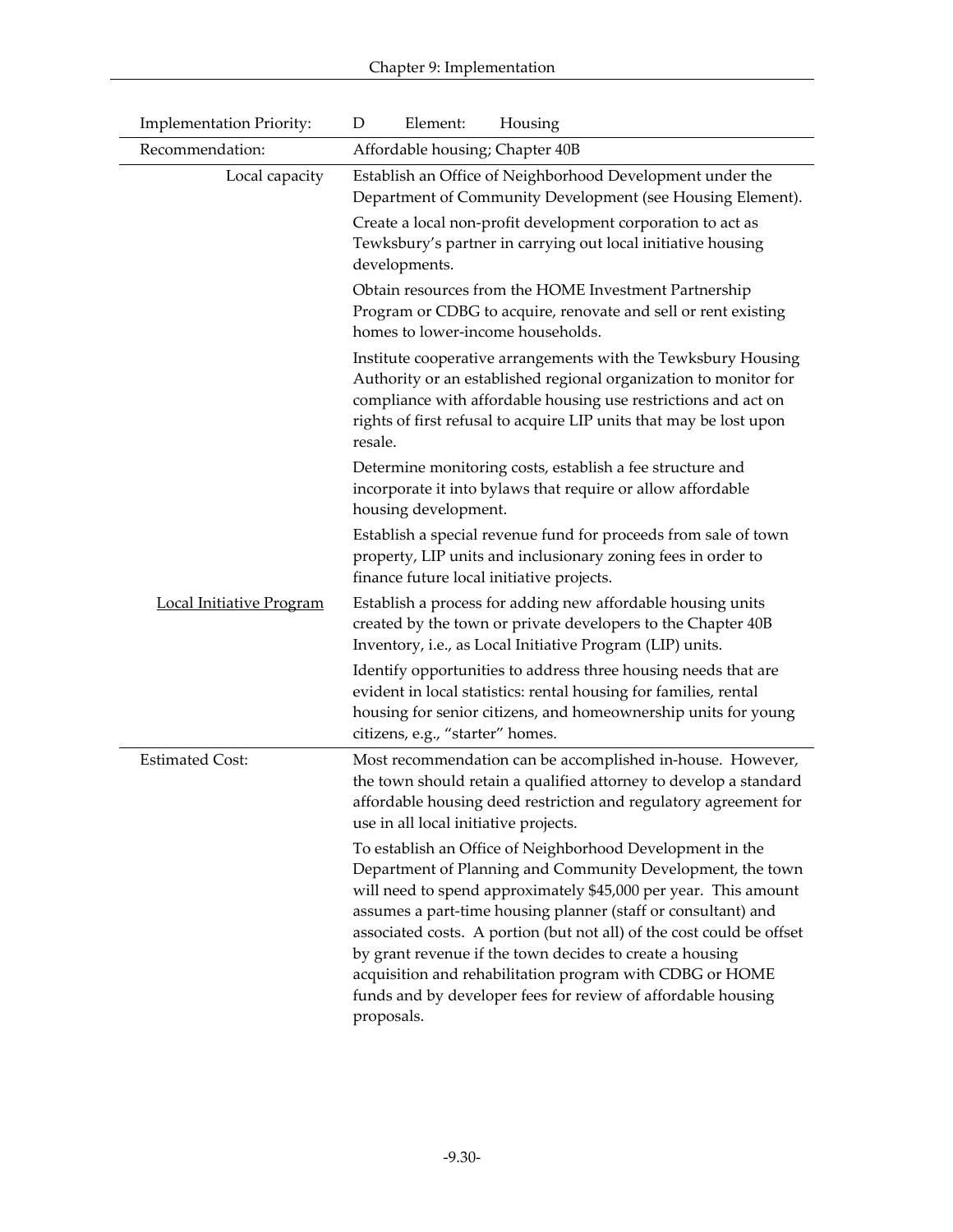**2. Review the town's roadway maintenance and management practices to minimize non-point source pollution and encourage infiltration.**

| <b>Implementation Priority:</b> | Element:<br>D                                                                       | Natural & Cultural Resources, Community<br><b>Facilities &amp; Services</b>                                               |
|---------------------------------|-------------------------------------------------------------------------------------|---------------------------------------------------------------------------------------------------------------------------|
| Recommendation:                 | Water resources; non-point source pollution                                         |                                                                                                                           |
| Summary:                        |                                                                                     |                                                                                                                           |
| Officials Responsible:          | MassHighway                                                                         | DPW Director, Town Engineer, Conservation Commission,                                                                     |
| Actions:                        | Review sweeping, mowing, de-icing policies for roadways and<br>drainage facilities. |                                                                                                                           |
|                                 | sweeping debris.                                                                    | Seek opportunities to reduce impacts on water quality, e.g.<br>minimizing the use of road salt and sand; clearing drains; |
| <b>Estimated Cost:</b>          | To be done with in-house resources.                                                 |                                                                                                                           |

#### **3. Make water resource protection a community-wide endeavor.**

| <b>Implementation Priority:</b> | Element:<br>D                       | Natural & Cultural Resources, Community<br><b>Facilities &amp; Services</b>                                                                                                                                                                      |
|---------------------------------|-------------------------------------|--------------------------------------------------------------------------------------------------------------------------------------------------------------------------------------------------------------------------------------------------|
| Recommendation:                 |                                     | Environmental Education and Outreach                                                                                                                                                                                                             |
| Summary:                        |                                     | Teach individual homeowners and small business owners how to<br>manage their properties in such a way to minimize non-point<br>source pollution and protect resources.                                                                           |
| Officials Responsible:          |                                     | DPW, Conservation Commission, Director of Planning and<br>Community Development, School Department                                                                                                                                               |
| Actions:                        |                                     | Develop brochures to be included with water bills that teaches<br>septic system maintenance, low-impact lawn and garden care,<br>yard waste disposal, household chemical storage. Distribute<br>information on the town website. (CC. DPW, P&CD) |
|                                 |                                     | Seek EPA curriculum grants to teach environmental science and<br>sponsor Earth Day and science fairs (School Department)                                                                                                                         |
| <b>Estimated Cost:</b>          | To be done with in-house resources. |                                                                                                                                                                                                                                                  |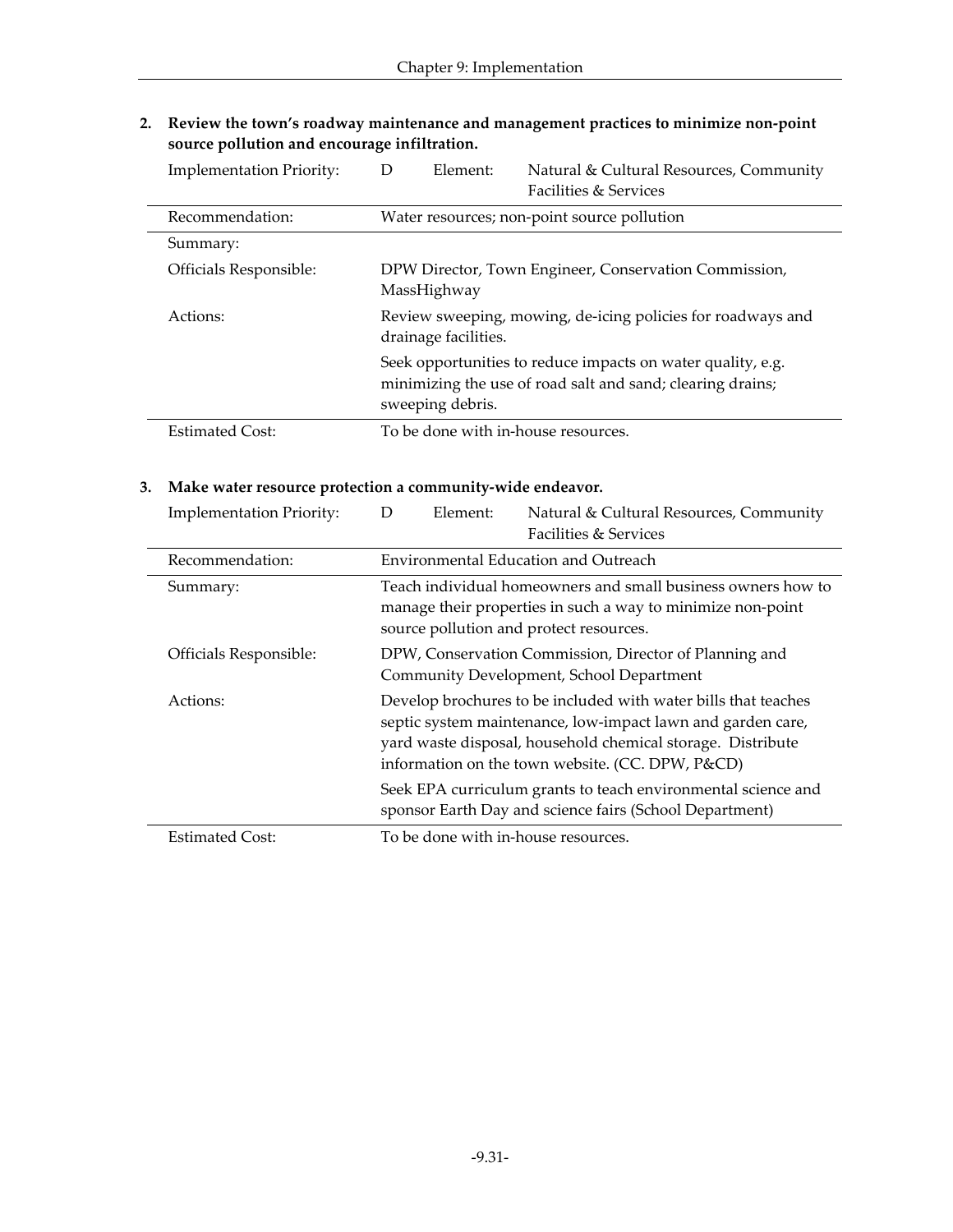| <b>Implementation Priority:</b> | Element:<br>Ð                                                                                                                                                                                                                                                                 | Natural & Cultural Resources, Open Space<br>& Recreation, Land Use                                                            |
|---------------------------------|-------------------------------------------------------------------------------------------------------------------------------------------------------------------------------------------------------------------------------------------------------------------------------|-------------------------------------------------------------------------------------------------------------------------------|
| Recommendation:                 | Open space, wildlife, natural resources.                                                                                                                                                                                                                                      |                                                                                                                               |
| Summary:                        | Remove fences between adjacent conservation parcels.<br>Conservation Administrator (CA)<br>Talk with property owners and managers of adjacent<br>conservation areas (those protected by conservation restrictions<br>and fee simple ownership) and seek ways to link parcels. |                                                                                                                               |
| Officials Responsible:          |                                                                                                                                                                                                                                                                               |                                                                                                                               |
| Actions:                        |                                                                                                                                                                                                                                                                               |                                                                                                                               |
|                                 |                                                                                                                                                                                                                                                                               | Encourage the removal of fences between adjacent conservation<br>areas. Take down fences on town-owned land when appropriate. |
| <b>Estimated Cost:</b>          |                                                                                                                                                                                                                                                                               | Recommendation can be accomplished by in-house personnel.                                                                     |

#### **4. Work to secure contiguous, unfragmented open space that supports wildlife movement.**

#### **5. Monitor invasive species and eradicate where appropriate and feasible.**

| <b>Implementation Priority:</b> | Natural & Cultural Resources<br>Element:<br>D                                                                                                                |  |
|---------------------------------|--------------------------------------------------------------------------------------------------------------------------------------------------------------|--|
| Recommendation:                 | Monitor invasive species and eradicate when appropriate.                                                                                                     |  |
| Summary:                        | Protect water resources and sensitive habitat by destroying<br>invasive species that threaten resources and plant native<br>vegetation.                      |  |
| Officials Responsible:          | Conservation Commission (CC) Parks and Recreation Director,<br>DPW Director.                                                                                 |  |
| Actions:                        | Identify invasive species at town-owned properties, pond shores<br>and along riparian corridors, e.g. purple loosestrife, phragmites.<br>(CC).               |  |
|                                 | Remove invasive species at pond shores and along river banks,<br>and plant native vegetation. Work with local volunteers and<br>school children (P&R, DPW).  |  |
|                                 | Develop a lawn maintenance brochure to prevent new invasive<br>from being planted and teach homeowners to eradicate species<br>on their own properties. (CC) |  |
| <b>Estimated Cost:</b>          | Recommendation can be accomplished by in-house personnel.                                                                                                    |  |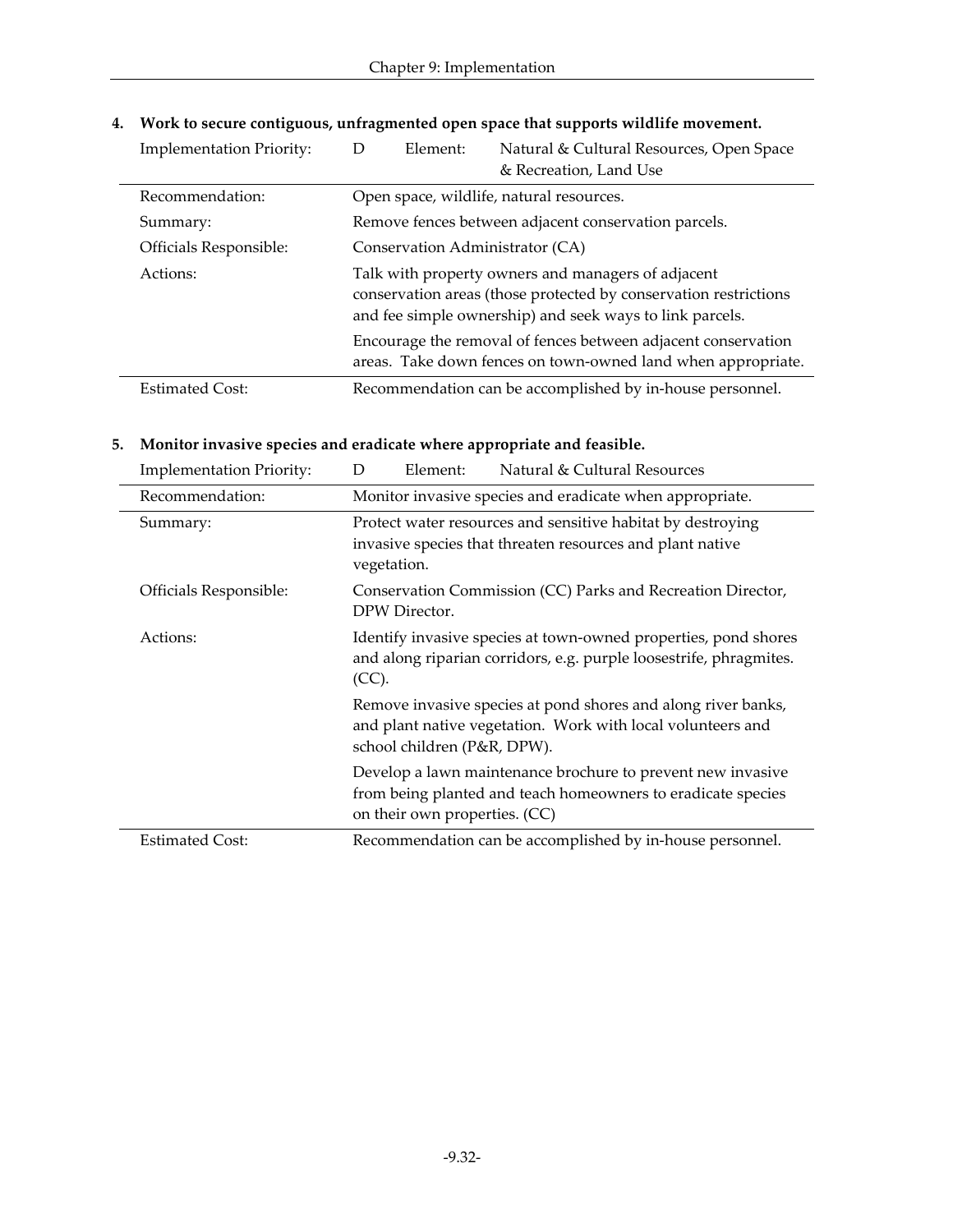| <b>Implementation Priority:</b> | Traffic & Circulation, Land Use<br>Element:<br>D                                                                                                                                                                                                                                                                                                                                              |
|---------------------------------|-----------------------------------------------------------------------------------------------------------------------------------------------------------------------------------------------------------------------------------------------------------------------------------------------------------------------------------------------------------------------------------------------|
| Recommendation:                 | Sidewalks, multi-user pathways.                                                                                                                                                                                                                                                                                                                                                               |
| Summary:                        | Consistency with the sidewalk improvements proposed under<br>Phase I of the sidewalk plan, and all future phases, should be<br>incorporated by reference into the town's zoning bylaw. In<br>addition, the town should require installation of sidewalks or<br>multi-user paths and trails in other locations, in conformance with<br>the Planning Board's subdivision rules and regulations. |
| Officials Responsible:          | Planning Board (PB), Sidewalk Committee (SC), Department of<br>Public Works (DPW)                                                                                                                                                                                                                                                                                                             |
| Actions:                        | Obtain and review samples of zoning bylaws that incorporate<br>sidewalk consistency standards.                                                                                                                                                                                                                                                                                                |
|                                 | Draft a new bylaw that incorporates the objectives and policies of<br>the Planning Board, Sidewalk Committee and Department of<br>Public Works.                                                                                                                                                                                                                                               |
|                                 | Circulate the proposed bylaw for comment, and conduct a joint<br>meeting of the PB, SC and DPW to review the comments and<br>revise the proposed bylaw.                                                                                                                                                                                                                                       |
|                                 | Place revised bylaw on town meeting warrant. Planning Board<br>must hold a public hearing on the proposed bylaw prior to the<br>town meeting.                                                                                                                                                                                                                                                 |
|                                 | By policy, the Planning Board should require installation of<br>sidewalks in new residential subdivisions, i.e., as a non-negotiable<br>or non-waiverable item.                                                                                                                                                                                                                               |
|                                 | Director of the Department of Public Works should develop a<br>technical assistance brochure with illustrations of preferred<br>sidewalk layouts and construction requirements, and make it<br>available through the Department of Planning and Community<br>Development and the Building Inspector's Office.                                                                                 |
| <b>Estimated Cost:</b>          | Recommendation can be accomplished with in-house resources.                                                                                                                                                                                                                                                                                                                                   |

**6. Incorporate the town's sidewalks plan into the Zoning Bylaw and support implementation by consistently enforcing sidewalk requirements in new residential subdivisions.**